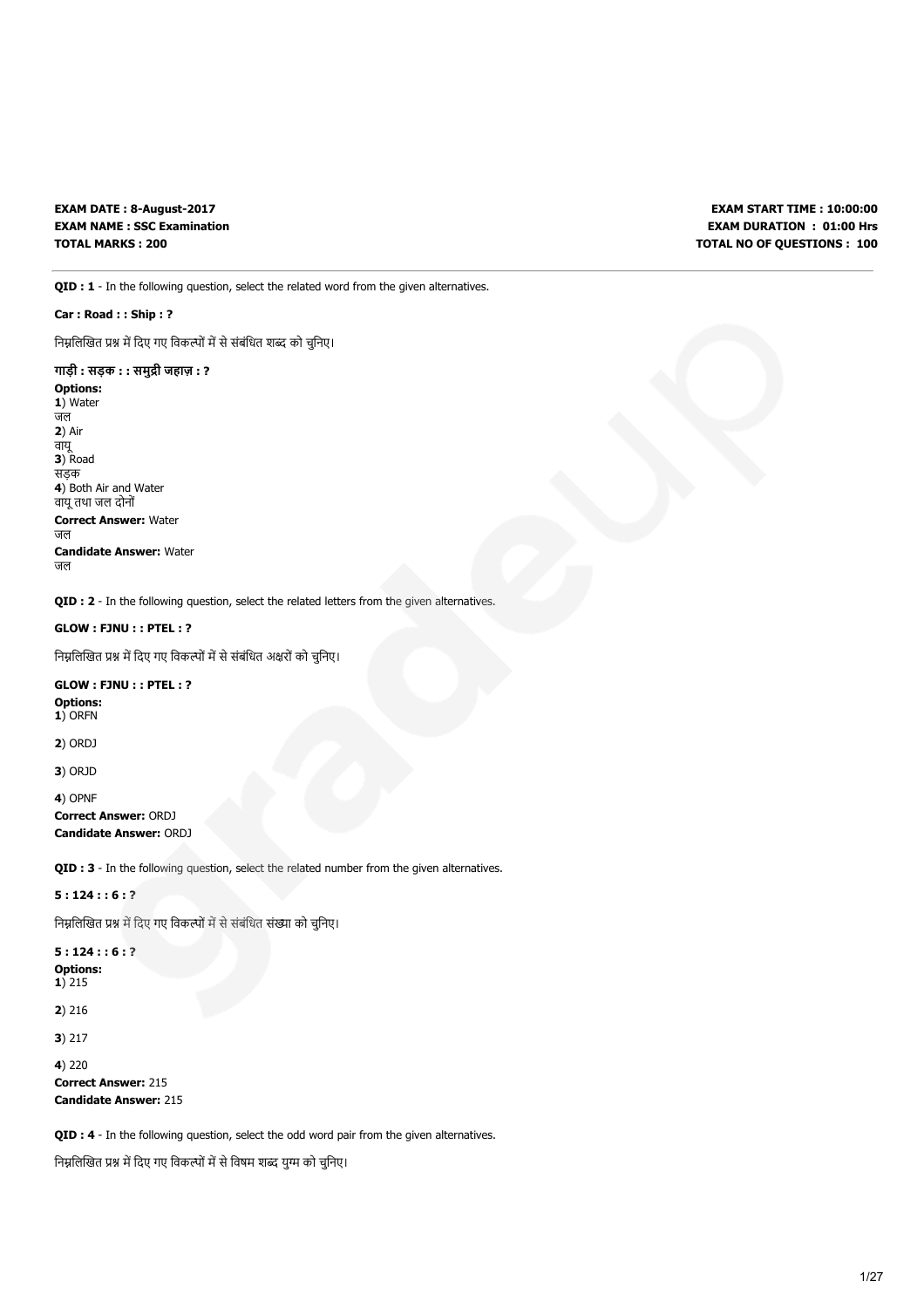Options: 1) Error : Accurate गलती : अचूक 2) Careless : Casual अचेत : लापरवाह 3) Strength : Lethargy बल : सुस्ती 4) Gloomy: Cheerful उदास : आनत Correct Answer: Careless : Casual अचेत : लापरवाह Candidate Answer: Careless : Casual अचेत : लापरवाह

QID : 5 - In the following question, select the odd letters from the given alternatives.

निम्नलिखित प्रश्न में दिए गए विकल्पों में से विषम अक्षरों को चुनिए।

Options: 1) FUGT

2) KPLO

3) DWEV

4) CWDX

Correct Answer: CWDX Candidate Answer: CWDX

QID : 6 - In the following question, select the odd number pair from the given alternatives.

निम्नलिखित प्रश्न में दिए गए विकल्पों में से विषम संख्या युग्म को चुनिए।

Options: 1)  $11 - 120$ 

2)  $17 - 290$ 

3)  $21 - 442$ 

4)  $12 - 145$ 

Correct Answer: 11 – 120 Candidate Answer: 11 – 120

QID : 7 - Arrange the given words in the sequence in which they occur in the dictionary.

1. Pragmatic 2. Protect 3. Pastel 4. Postal 5. Pebble

निम्नलिखित शब्दों को शब्दकोश में आने वाले क्रम के अनुसार लिखें।

1. Pragmatic 2. Protect 3. Pastel 4. Postal 5. Pebble Options: 1) 43521 2) 35412

3) 34512

4) 43512 Correct Answer: 35412 Candidate Answer: 35412

QID : 8 - A series is given with one term missing. Select the correct alternative from the given ones that will complete the series.

# Q, P, O, N, ?

एक अनुक्रम दिया गया है, जिसमें से एक पद लुप्त है। दिए गए विकल्पों में से वह सही विकल्प चुनिए, जो अनुक्रम को पूरा करे।

Q, P, O, N, ?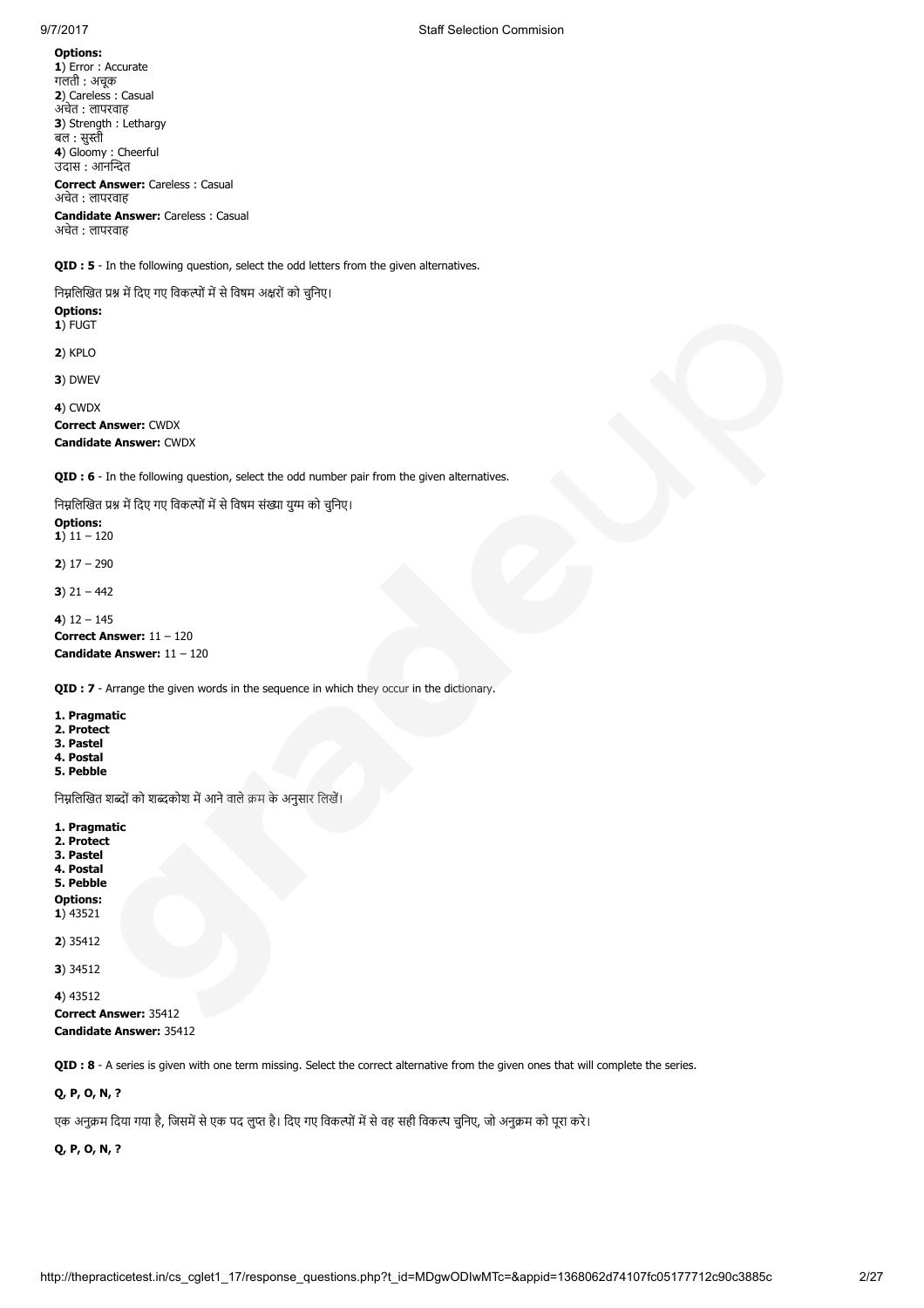Options: 1) M

2) L

3) O

4) J

Correct Answer: M Candidate Answer: M

**OID : 9** - In the following question, select the missing number from the given series.

# 6, 9 , 15, 24, 39, 63, ?

निम्नलिखित प्रश्न में दिए गए विकल्पों में से लुप्त अंक ज्ञात कीजिए।

6, 9 , 15, 24, 39, 63, ? Options: 1) 97 2) 115 3) 102 4) 124 Correct Answer: 102 Candidate Answer: 102

QID : 10 - P and Q are brothers. P is the father of S. R is the only son of Q and is married to U. How is U related to S?

P तथा O भाई हैं। P, S का पिता है। R, O का एकमात्र पत्र है तथा वह U से विवाहित है। U, S से किस प्रकार संबंधित है?

Options: 1) Sister-in-law भाभी 2) Mother-in-law सास 3) Sister बहन 4) Mother माता Correct Answer: Sister-in-law भाभी Candidate Answer: Sister-in-law भाभी

QID : 11 - Nine years later, age of B will be equal to the present age of A. Sum of A's age 3 years later and B's age 4 years ago is 76. If C is half of the present age of B, then what will be C's age (in years) after 10 years?

नौ वर्ष बाद, B की आयु A की वर्तमान आयु के बराबर होगी। A की 3 वर्ष बाद की आयु तथा B की भार की आयुका अधुका आधा है, तो अप बाद वर्षों का सुका आधा है, तो 10 वर्ष बाद C की आयु (वर्षों में) क्या होगी?

Options:  $1)$  32

2) 36

3) 27

4) 31

Correct Answer: 27 Candidate Answer: 27

QID : 12 - In the following question, from the given alternative words, select the word which cannot be formed using the letters of the given word.

### **Herringbone**

दिए गए प्रश्न में, निम्नलिखित विकल्पों में से वह शब्द चुनिए जो दिए गए शब्द के अक्षरों का प्रयोग करके नहीं बनाया जा सकता है।

**Herringbone** Options: 1) Biner

2) None

3) Bane

 $\triangle$ ) Hinge Correct Answer: Bane Candidate Answer: Bane

QID : 13 - In a certain code language, "NIGHT" is written as "ODDGM" and "DARK" is written as "GOYC". How is "GREEN" written in that code language?

एक विशिष्ट कोड भाषा में, "NIGHT" को "ODDGM" लिखा जाता है तथा "DARK" को "GOYC" लिखा जाता है। इस कोड भाषा में "GREEN" को किस प्रकार लिखा जाएगा?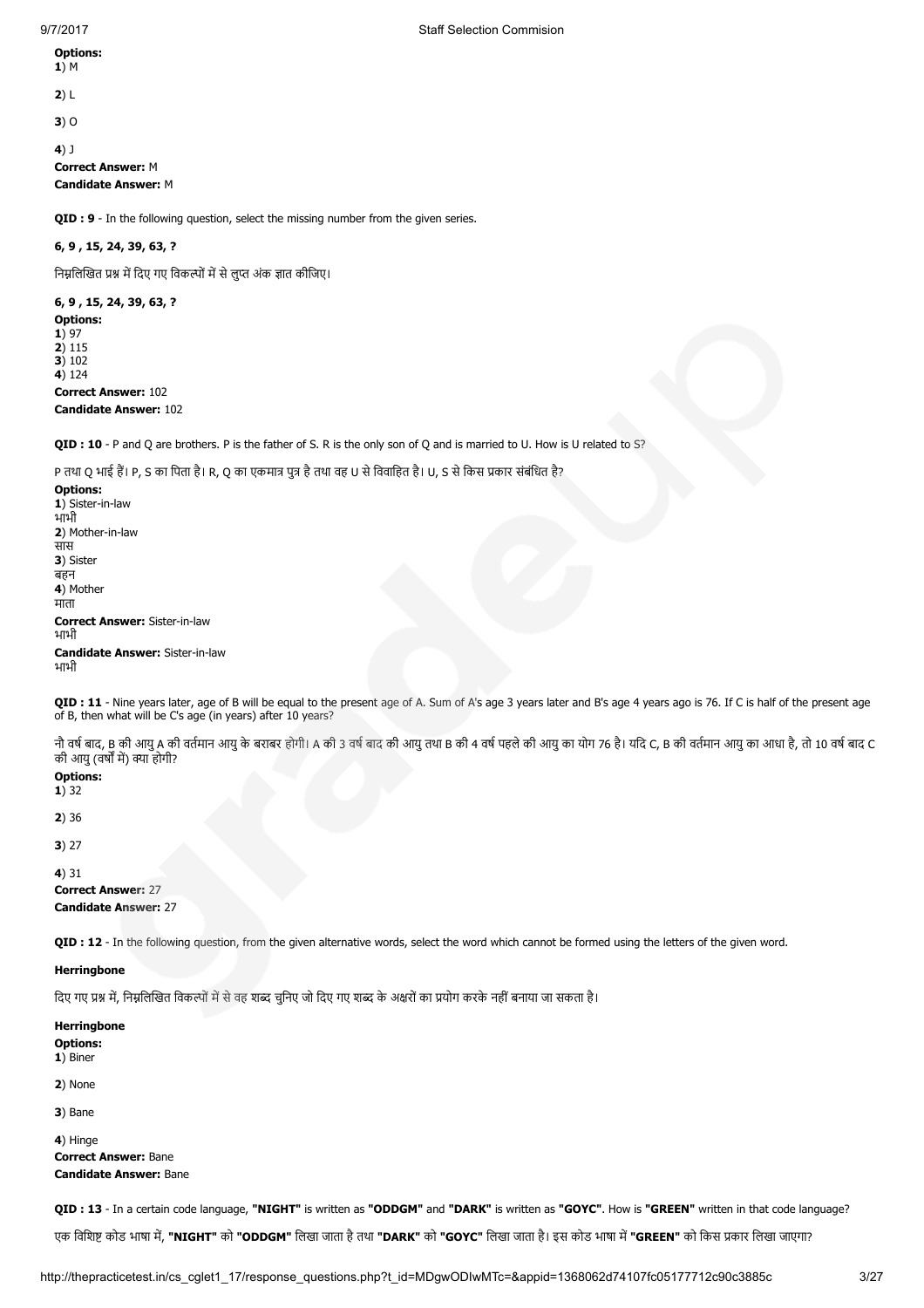Options: 1) IABPF

2) MCBNB

3) OGHVL

4) FPBAI Correct Answer: IABPF Candidate Answer: [ NOT ANSWERED ]

**OID : 14** - In the following question, correct the equation by interchanging two signs.

# $4 \times 3 - 6 \div 2 + 7 = 8$

निम्नलिखित प्रश्न में, किन्ही दो गणितीय संक्रियाओं को आपस में परस्पर बदलकर दिए गए समीकरण को सही कीजिए।

# $4 \times 3 - 6 \div 2 + 7 = 8$

Options:  $1)$  – and + – तथा +  $2)$  x and  $$ x तथा –  $3) \div and x$ ÷ तथा x  $4)$  x and  $+$ x तथा + Correct Answer: – and + – तथा + Candidate Answer: [ NOT ANSWERED ]

QID : 15 - If 3 # 4 % 8 = 6 and 9 % 4 # 3 = 12, then

 $12 \% 6 # 24 = ?$ 

यिद 3 # 4 % 8 = 6 तथा 9 % 4 # 3 = 12 हो, तो

 $12 \% 6 # 24 = ?$ Options:  $1)4$ 

2) 3 3) 5

4) $6$ 

Correct Answer: 3

Candidate Answer: [ NOT ANSWERED ]

QID : 16 -

In the following question, select the number which can be placed at the sign of question mark (?) from the given alternatives.

निम्नलिखित प्रश्न में दिए गए विकल्पों में से प्रश्न चिन्द्र

(?) के स्थान पर आने वाली संख्या को चुनिए।

|   | 6   | 3 |
|---|-----|---|
|   | 5   |   |
| 8 | 9   |   |
| 5 | 273 |   |

Options:

1) 14

2) 15

3) 16

4) 18

Correct Answer: 15 Candidate Answer: 15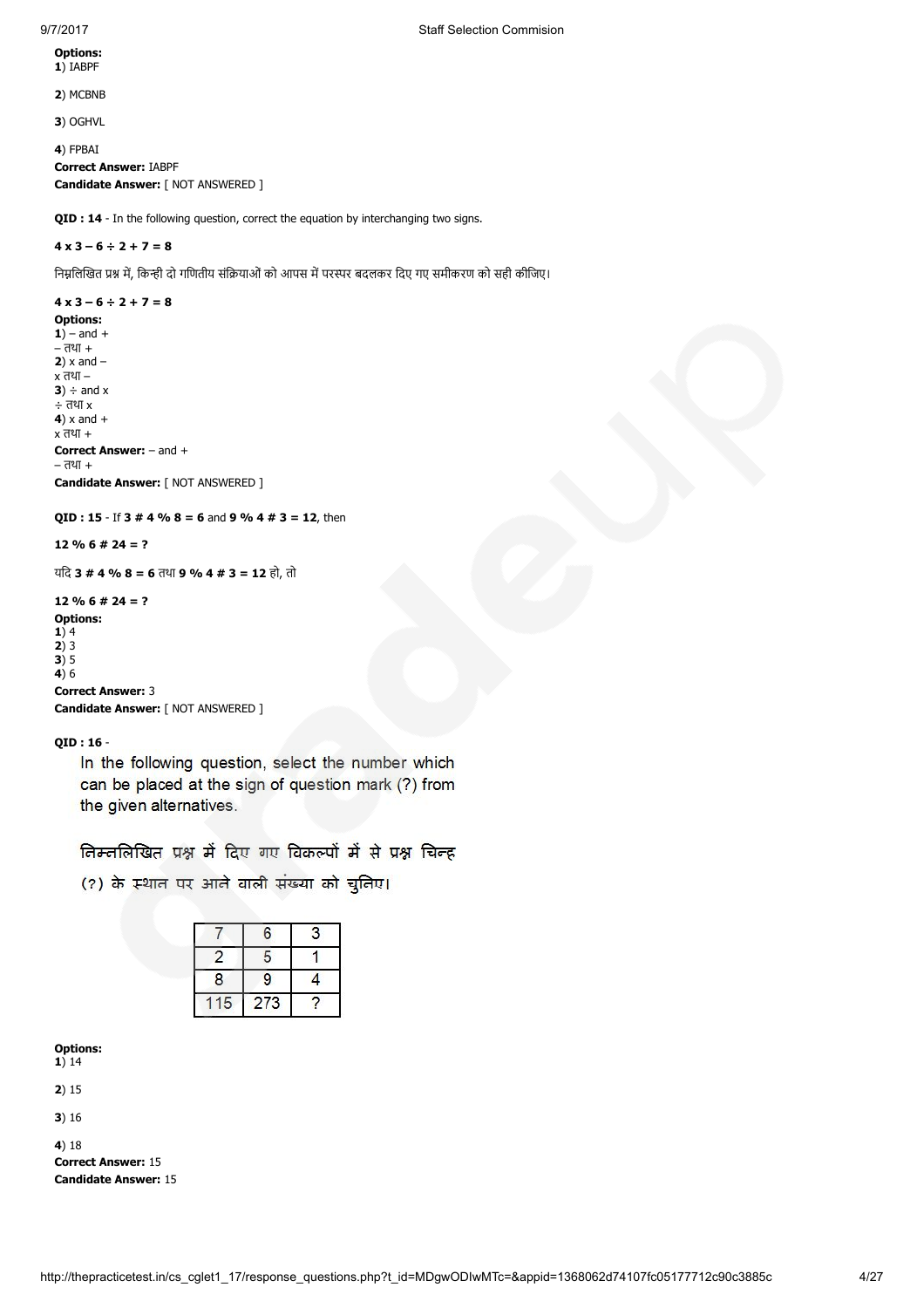# QID : 17 -

How many triangles are there in the given figure?

# दी गई आकृति में कितने त्रिभुज हैं?



Options: 1) 32

2) 34

3) 37

# $4)40$

Correct Answer: 37 Candidate Answer: 34

QID : 18 - In each of the following question below are given some statements followed by some conclusions. Taking the given statements to be true even if they seem to be at variance from commonly known facts, read all the conclusions and then decide which of the given conclusion logically follows the given statements.

### Statements:

I. Some boys are hardworking. II. No intelligent are boys.

### Conclusions:

I. Some hardworking are not intelligent.

- II. All hardworking are intelligent.
- III. Some intelligent are not hardworking.

नीचे दिए गए प्रत्येक प्रश्न में कुछ कथन और उनके बाद उन कथनों पर आधारित कुछ निष्कर्ष दिए गए हैं, हालांकि उनमें सामान्य ज्ञात तथ्यों से भिन्नता हो सकती है। सभी निष्कर्ष पढें और फिर निर्धारित करें कि दिए गए कौन से निष्कर्ष दिए गए कथनों के आधार पर युक्तिसंगत हैं।

### कथनः

I. कुछ लड़के मेहनती ह। II. कोई बुमान लड़का नही है।

### निष्कर्षः

I. कुछ मेहनती बुमान नहींह। II. सभी मेहनती बुमान ह। III. कुछ बुमान मेहनती नहींह।

# Options:

1) Only conclusion (I) follows. केवल निष्कर्ष (I) सही है। 2) Only conclusion (I) and (III) follow. केवल निष्कर्ष (I) तथा निष्कर्ष (III) सही हैं। 3) All conclusions follow. सभी निष्कर्ष सही हैं। 4) No conclusion follows. कोई भी िनषसही नहींहै।

Correct Answer: Only conclusion (I) follows. केवल निष्कर्ष (I) सही है।

Candidate Answer: Only conclusion (I) and (III) follow. केवल निष्कर्ष (I) तथा निष्कर्ष (III) सही हैं।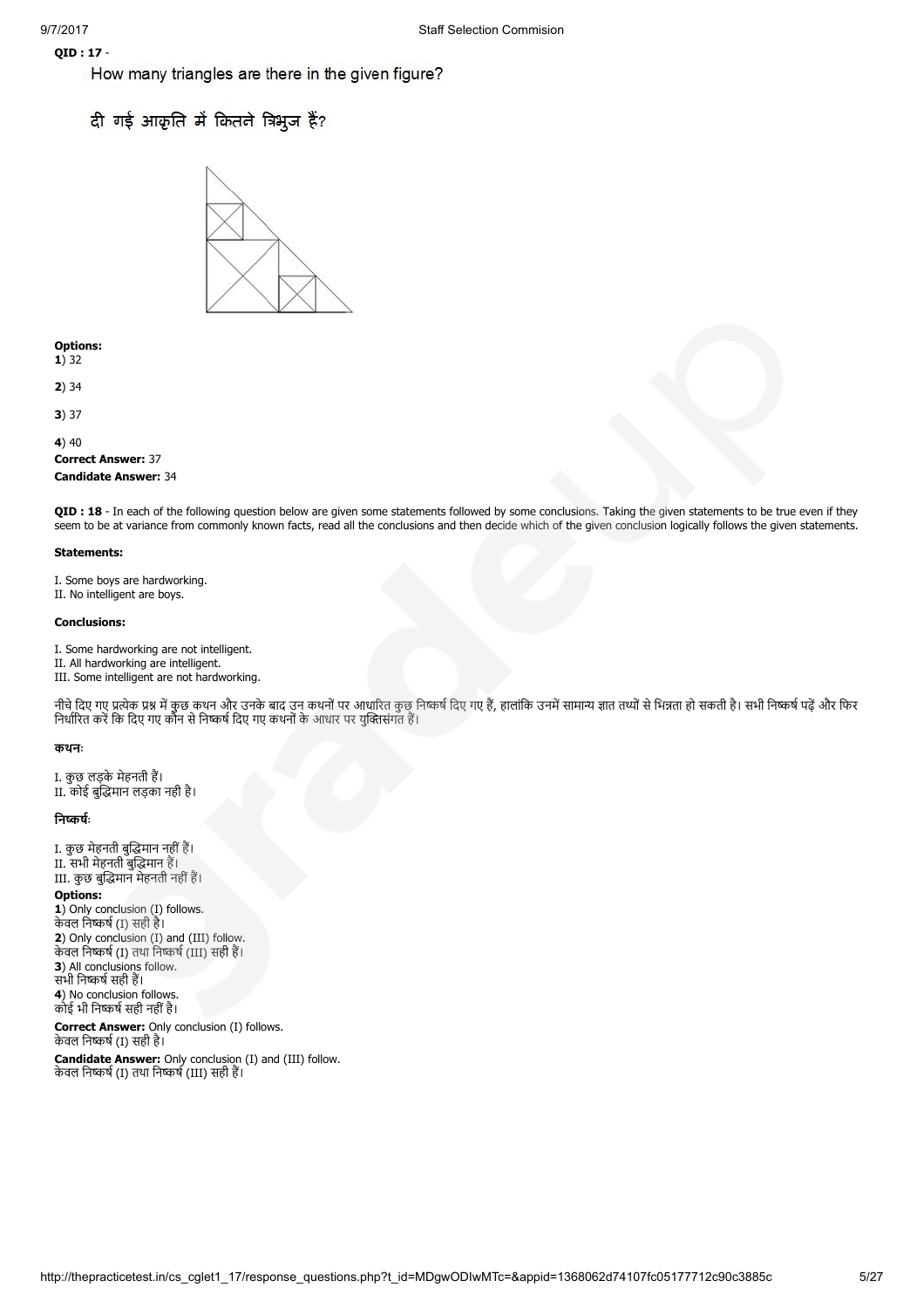QID : 19 - Three positions of a cube are shown below. What will come opposite to face containing '\$'?

तीचे एक घत की तीत अवस्थाएँ दर्शायी गयी है। प्रतीक

चिह्न '\$' के विपरीत फलक पर कौन सा प्रतीक चिह्न आयेगा?



Options:  $1) %$ 

```
2) &
```

```
3) \wedge
```

```
4) +
```
Correct Answer: & Candidate Answer: &

QID : 20 -

In the given figure, how many people study only 2 subjects?

दी गई आकृति में, कितने लोग केवल 2 विषय ही पढ़ते हैं?

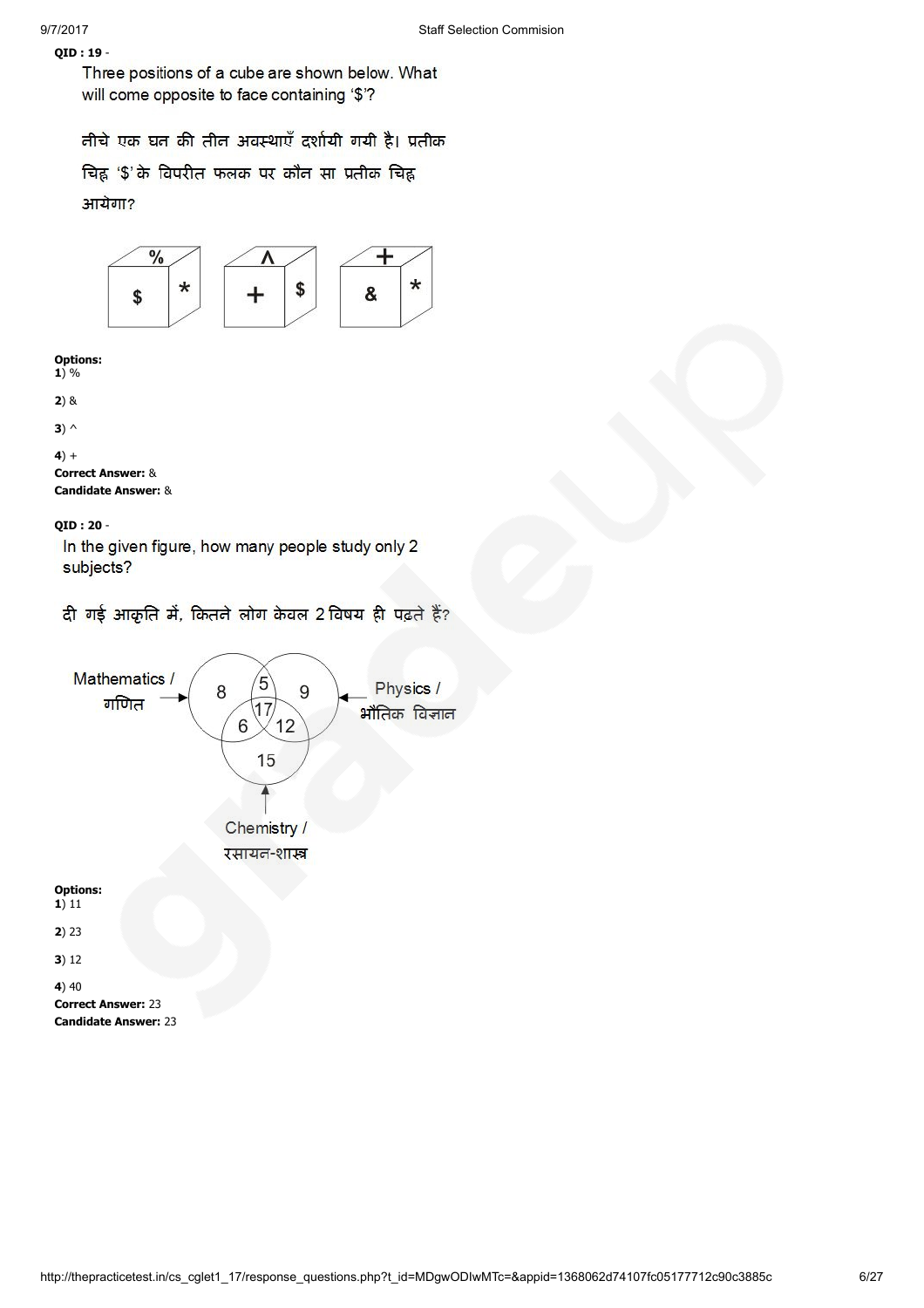# QID : 21 -

Which answer figure will complete the pattern in the question figure?

कौन सी उत्तर आकृति प्रश्न आकृति के प्रतिरूप को पूरा करेगी?



Options:









Correct Answer:



Candidate Answer:



QID : 22 -

From the given answer figures, select the one in which the question figure is hidden/embedded.

दी गई उत्तर आकृतियों में से उस उत्तर आकृति को चुनिए जिस में प्रश्न आकृति निहित है।

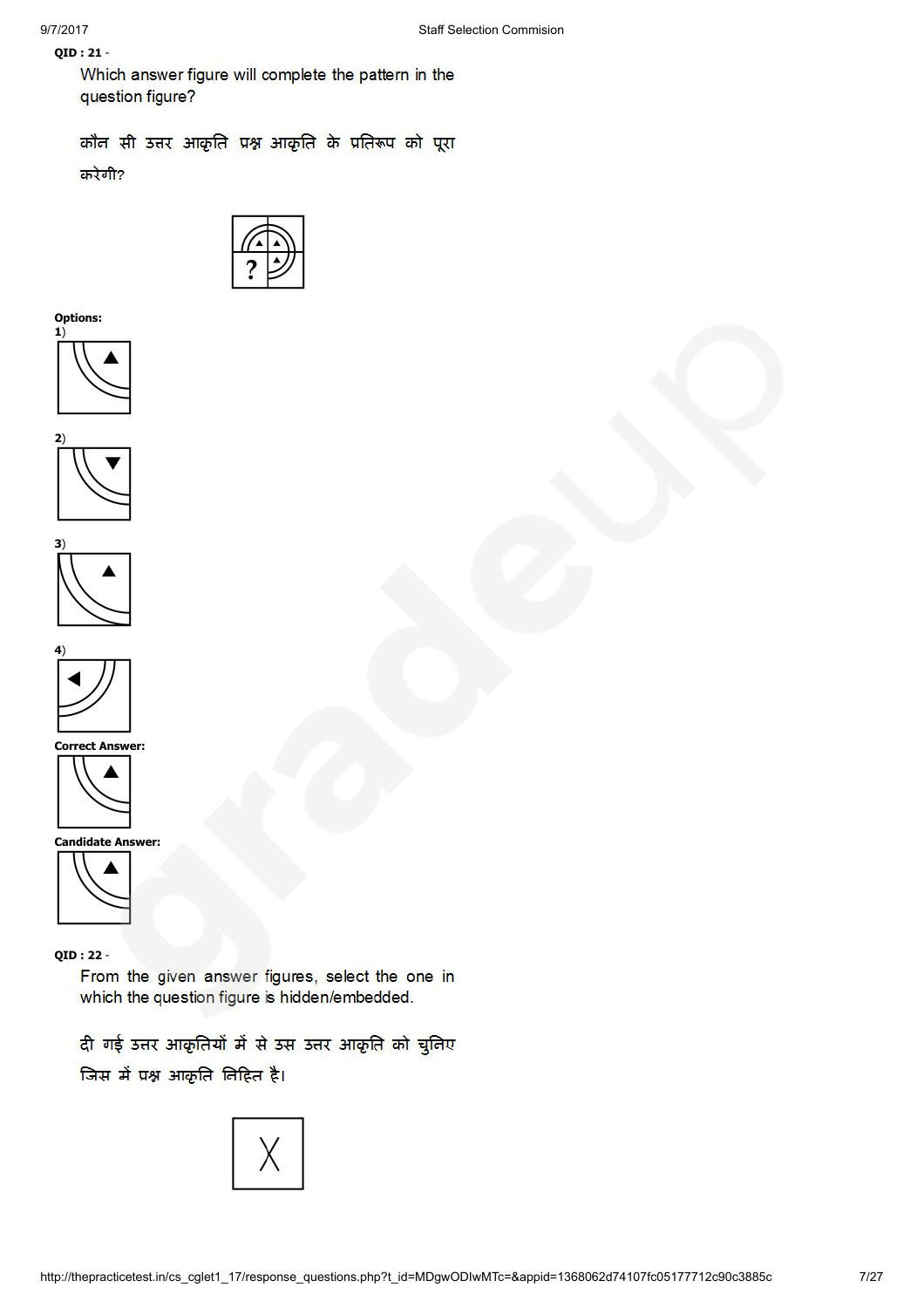









Correct Answer:



Candidate Answer:

|--|

QID : 23 -

A piece of paper is folded and punched as shown below in the question figures. From the given answer figures, indicate how it will appear when opened?

तीचे के प्रश्न आकृतियों में दिखाए अनुसार कागज को मोड़कर छेदने तथा खोलने के बाद वह किस उत्तर आकृति जैसा दिखाई देगा?

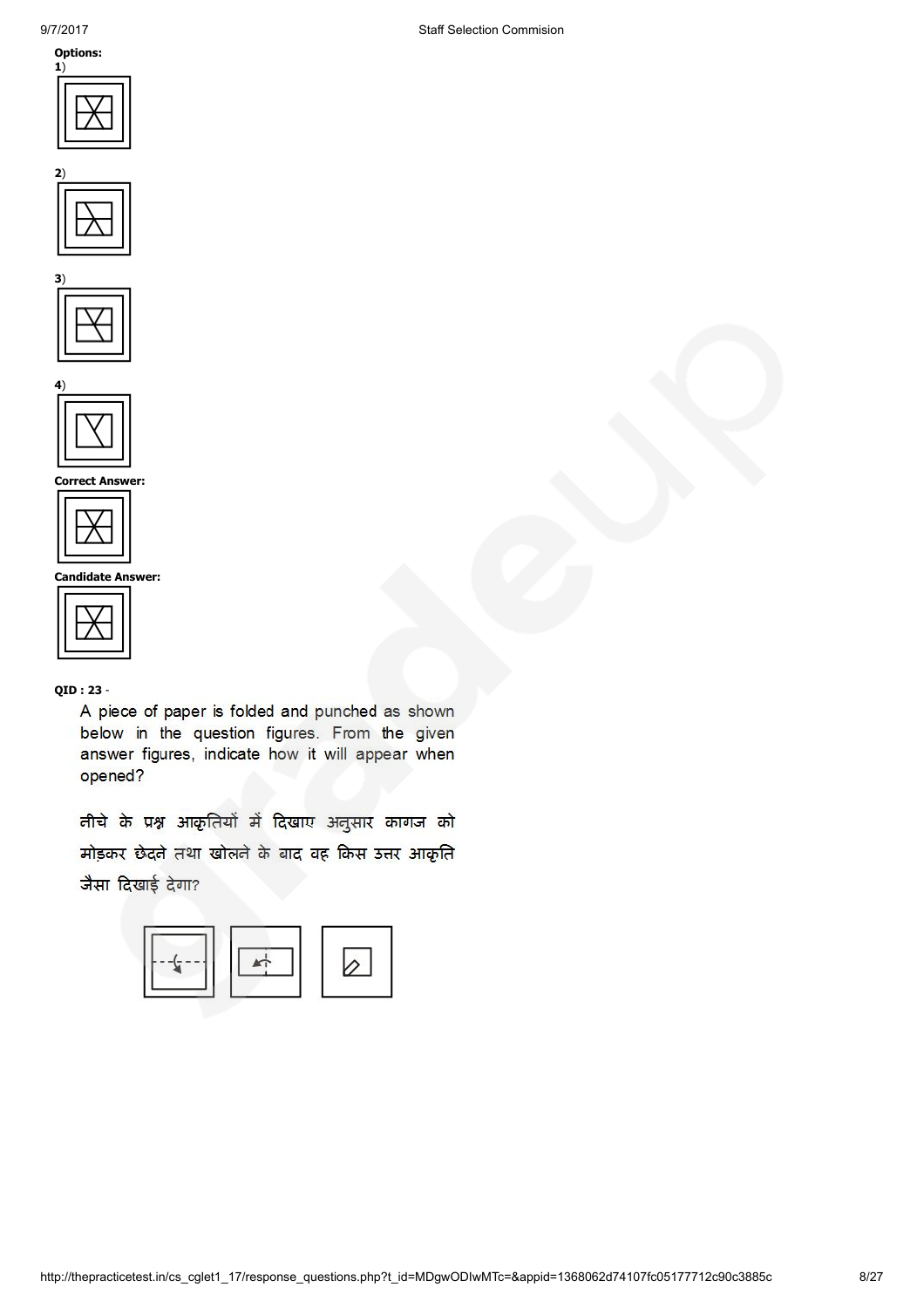









Correct Answer:



Candidate Answer:

QID : 24 -

If a mirror is placed on the line AB, then which of the answer figures is the right image of the given figure?

यदि एक दर्पण को AB रेखा पर रखा जाए, तो दी गई उत्तर आकृतियों में से कौन सी आकृति प्रश्न आकृति की सही प्रतिबिम्ब होगी?

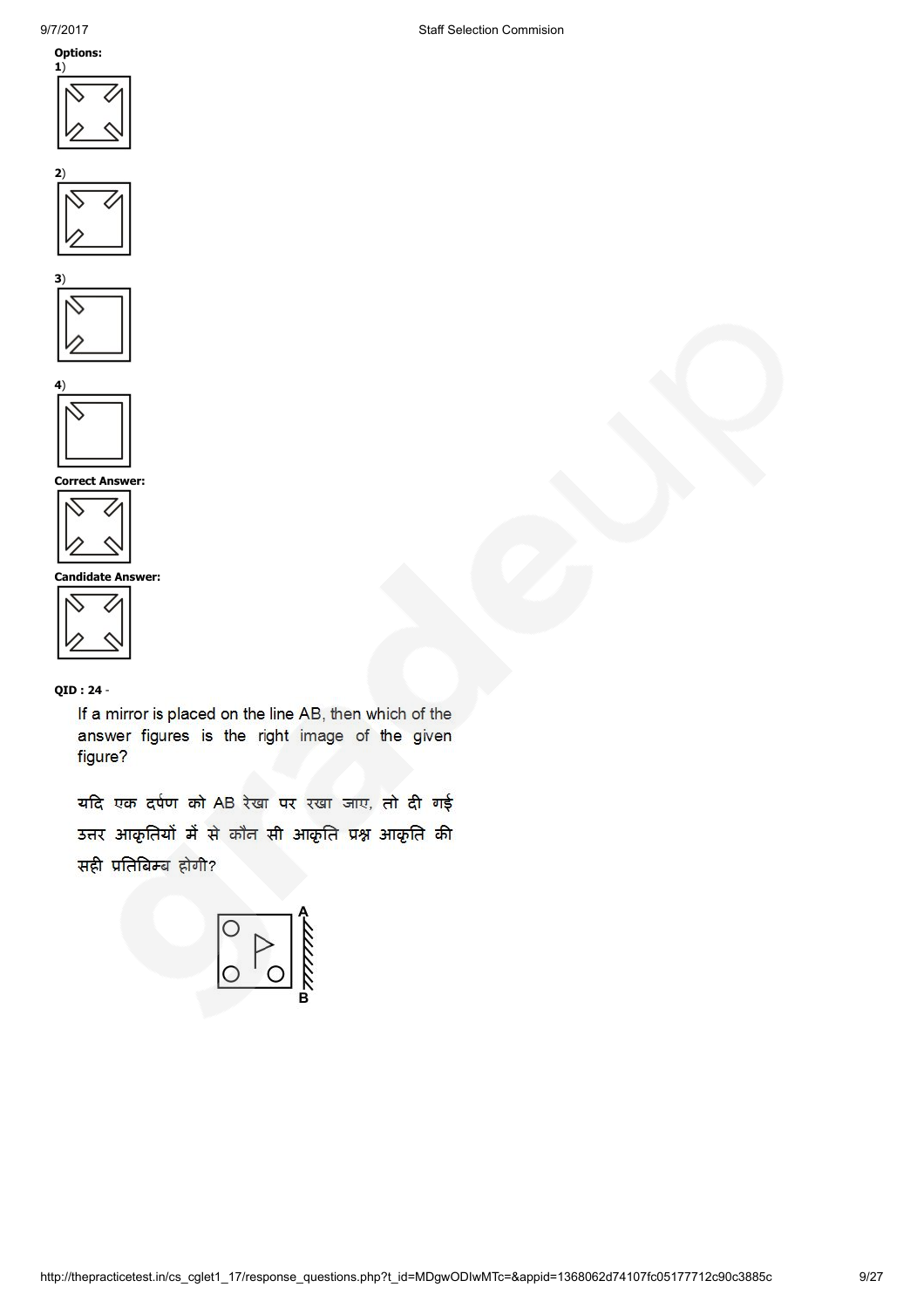







# Correct Answer:



Candidate Answer:



# QID : 25 -

A word is represented by only one set of numbers as given in any one of the alternatives. The sets of numbers given in the alternatives are represented by two classes of alphabets as shown in the given two matrices. The columns and rows of Matrix-I are numbered from 0 to 4 and that of Matrix-II are numbered from 5 to 9. A letter from these matrices can be represented first by its row and next by its column, for example, 'C' can be represented by 10, 34, etc., and 'D' can be represented by 85, 98, etc. Similarly, you have to identify the set for the word "STEAL".

एक शब्द केवल एक संख्या-समूह द्वारा दर्शाया गया है, जैसा कि विकल्पों में से किसी एक में दिया गया है। विकल्पों में दिए गए संख्या-समह अक्षरों के दो वर्गों द्वारा दर्शाए गए हैं, जैसा कि दिए गए दो आव्यूहों में है। आव्यूह़-1 के स्तम्भ और पंक्ति की संख्या 0 से 4 है और आव्यूह़-II की 5 से 91 इन आव्यूहों से एक अक्षर को पहले उसकी पंक्ति और बाद में स्तम्भ संख्या द्वारा दर्शाया जा सकता है। उदाहरण के लिए 'C' को 10, 34, आदि द्वारा दर्शाया जा सकता है तथा 'D' को 85, 98, आदि द्वारा दर्शाया जा सकता है। इसी तरह से आपको प्रश्न में दिए शब्द "STEAL" के लिए समूह को पहचानना है।

| Matrix-I |          |   |   |   |   | Matrix-II        |  |  |  |
|----------|----------|---|---|---|---|------------------|--|--|--|
|          | आव्यूह-। |   |   |   |   | आव्युह-॥         |  |  |  |
|          |          |   | 2 | 3 | 4 | 8<br>ч           |  |  |  |
| U        |          | S | С | Κ | F | 5<br>А<br>۰      |  |  |  |
|          | С        | κ | E |   | S | 6<br>P<br>D<br>Α |  |  |  |
| 2        | Κ        | E | S | C |   | Ρ<br>7<br>А<br>D |  |  |  |
| 3        | S        |   | κ | F | С | 8<br>P           |  |  |  |
|          | ⊢        | С |   | S | κ | 9<br>Р<br>D      |  |  |  |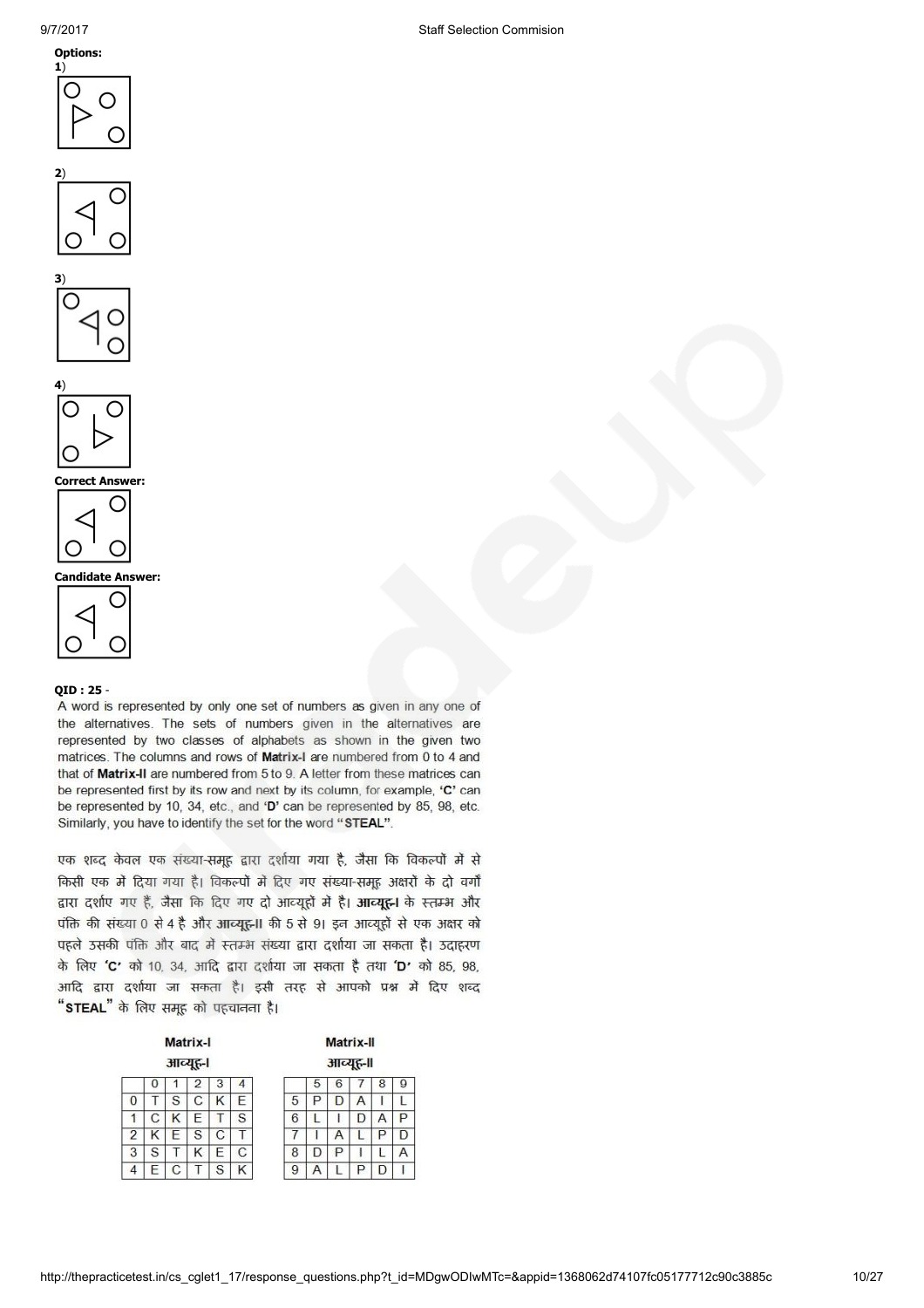### Options: 1) 01, 13, 04, 76, 66

2) 14, 31, 40, 95, 59

3) 22, 42, 21, 69, 97

4) 43, 24, 33, 57, 58 Correct Answer: 14, 31, 40, 95, 59 Candidate Answer: 14, 31, 40, 95, 59

**OID : 26** - Which one of the following is a component of Food Security System?

निम्नलिखित में से कौन-सा खाद्य सुरक्षा प्रणाली का एक घटक है?

Options: 1) Buffer stock सुरित भंडार 2) Minimum support price न्यूनतम समर्थन मूल्य 3) Fair price shops उचित मूल्य की दुकाने 4) Mid day meals मध्यान्ह भोजन Correct Answer: Buffer stock सुरित भंडार Candidate Answer: Minimum support price न्यनतम समर्थन मल्य

QID : 27 - What is the accepted average Calorie requirement for rural area in India?

भारत में ग्रामीण क्षेत्र के लिए आवश्यक औसत कैलोरी कितनी है?

Options: 1) 2100

2) 2200

3) 2300

4) 2400

Correct Answer: 2400 Candidate Answer: 2400

QID : 28 - Whose recommendation is mandatory to impeach the President of India from his office before the completion of his/her term?

भारत के राष्ट्रपति को उनके कार्यकाल की समाप्ति से पूर्व महाभियोग करने के लिए किसकी अनुशंसा अनिवार्य है?

Options: 1) The Prime Minister धानमंी 2) The Speaker of the Lok Sabha लोक सभा अ 3) The Chief Justice of India भारत के मुख्य न्यायाधीश 4) The two houses of the parliament संसद के दोनों सदन Correct Answer: The two houses of the parliament

संसद के दोनों सदन Candidate Answer: The two houses of the parliament संसद के दोनों सदन

QID : 29 - How many types of writ are there in the Indian Constitution?

भारतीय संविधान में कितने प्रकार के न्यायिक आदेश हैं?

Options: 1) 5  $2) 4$  $3)$  3  $4)2$ Correct Answer: 5 Candidate Answer: 4

**OID : 30** - Who has built the Vijay Stambha (Tower of Victory) in Chittorgarh?

चित्तौडगढ़ में विजय स्तंभ (टॉवर ऑफ विक्टरी) किसने बनवाया था?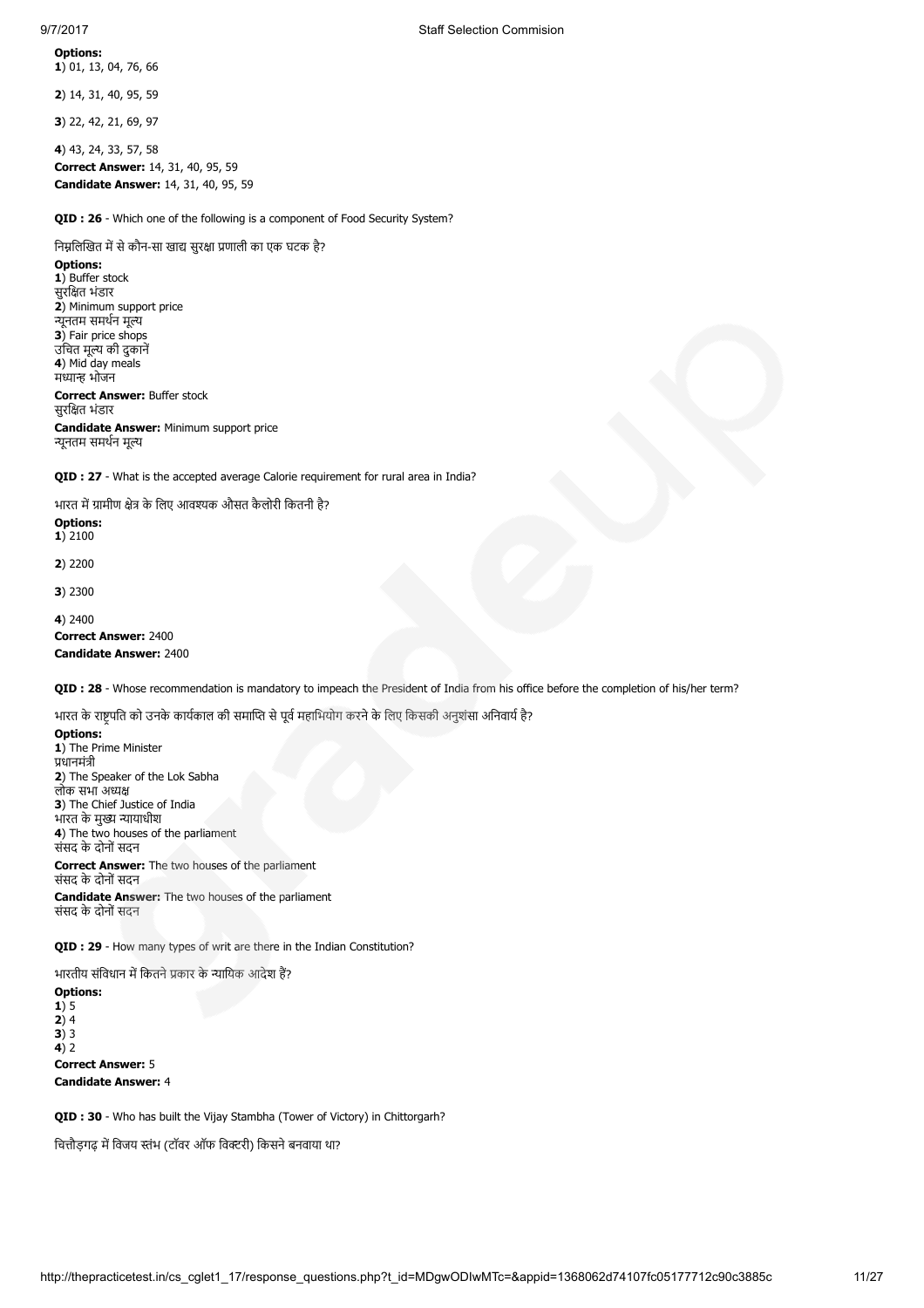### Options:

1) Maharana Pratap महाराणा ताप 2) Rana Kumbha राणा कुम्भा 3) Rana Sanga राणा सांगा 4) Kunwar Durjan Singh कुँवर दुजन िसंह Correct Answer: Rana Kumbha राणा कुम्भा Candidate Answer: [ NOT ANSWERED ]

# QID : 31 - Who raised the slogan "Swaraj is my birthright and I shall have it"?

# "स्वराज मेरा जन्मसिद्ध अधिकार है और मैं इसे लेकर रहूँगा" नारा किसने दिया था?

Options:

1) Mahatma Gandhi महात्मा गाँधी 2) Subhash Chandra Bose सुभाष चंद्र बोस 3) Bal Gangadhar Tilak बाल गंगाधर ितलक 4) Lala Lajpat Rai लाला लाजपत राय Correct Answer: Bal Gangadhar Tilak

## बाल गंगाधर ितलक

Candidate Answer: Bal Gangadhar Tilak बाल गंगाधर ितलक

QID : 32 - Which Indian state is the largest in terms of the total area covered ?

क्षेत्रफल की दृष्टि से भारत का सबसे बड़ा राज्य कौन सा है?

### Options:

1) Maharashtra महारा 2) Madhya Pradesh मध्य प्रदेश 3) Rajasthan राजथान 4) Tamil Nadu तिमल नाडु Correct Answer: Rajasthan राजथान Candidate Answer: Rajasthan राजथान

QID : 33 - Which Indian state has the longest Coastline?

भारत के किस राज्य के पास सबसे लम्बी समुद्रिय तट है? Options: 1) Kerala केरल 2) Gujarat गुजरात 3) Andhra Pradesh आंध्र प्रदेश 4) Tamil Nadu तिमल नाडु Correct Answer: Gujarat गुजरात Candidate Answer: Gujarat गुजरात

QID : 34 - Auxiliary bud develops into which of the following part of the plant?

निम्नलिखित में से पौधे के किस भाग में कक्षीय कली विकसित होती है?

| <b>Options:</b><br>1) Fruit<br>फल |
|-----------------------------------|
| $2)$ Leaf                         |
| पत्ती                             |
| 3) Branch                         |
| शाखा                              |
| 4) Roots                          |
| जडें                              |
| <b>Correct Answer: Branch</b>     |
| शाखा                              |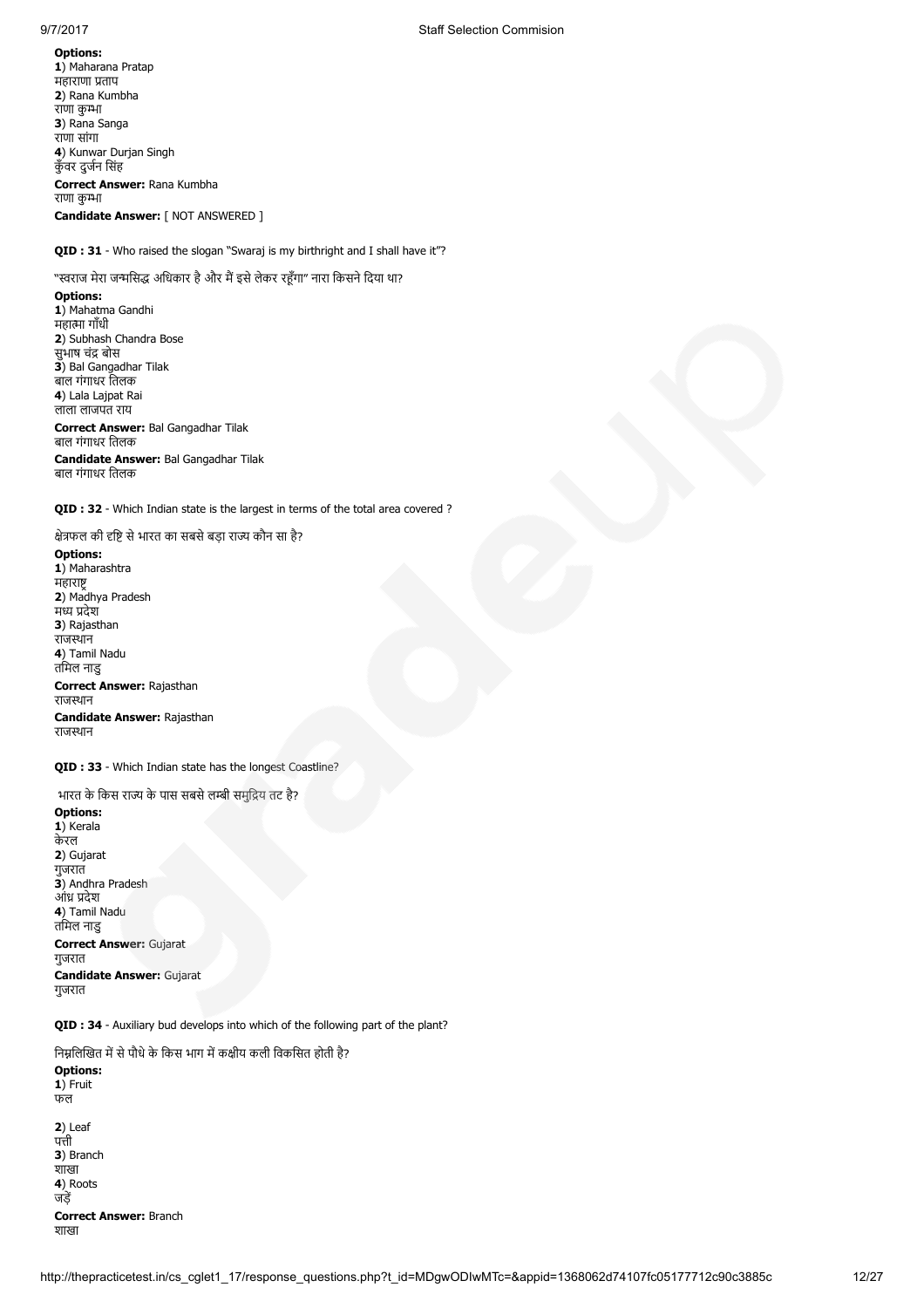Candidate Answer: Branch शाखा

QID : 35 - Xylem helps in transportation of which of the following?

जाइलम, निम्नलिखित में से किसके परिवहन में सहायता करता है?

Options: 1) Food भोजन 2) Water पानी 3) Nutrients पोषक तत्व 4) Both food and water भोजन तथा पानी दोनों Correct Answer: Water पानी Candidate Answer: Water पानी

QID : 36 - Who proposed five kingdom classification?

पाँच जगत वर्गीकरण का प्रस्ताव किसने दिया था?

Options: 1) Ernst Mayr अर्नस्ट मेयर 2) R. H. Whittaker आर. एच. व्हिटेकर 3) M. W. Beijerinck एम. डब्लू. बेजेरिनक 4) D. I. Ivanovsky डी. आई. इवानोवर्स्की Correct Answer: R. H. Whittaker आर. एच. व्हिटेकर Candidate Answer: [ NOT ANSWERED ]

# QID : 37 - What is the other name of Galileo's law of falling bodies?

गैलीिलयो के िगरतेशरीर के िनयम को और िकस नाम सेजाना जाता है?

Options: 1) Law of motion गित का िनयम 2) Newton's first law ूटन का पहला िनयम 3) Newton's second law न्यूटन का दूसरा नियम 4) Newton's third law ूटन का तीसरा िनयम Correct Answer: Newton's first law ूटन का पहला िनयम Candidate Answer: Law of motion

गित का िनयम

QID : 38 - Which of the following device is best suited for measuring the temperature inside metallurgical furnaces?

निम्नलिखित में से कौन सा यंत्र धातु भड़ियों के अंदर के तापमान को मापने के लिए सबसे उचित है?

Options: 1) Pyrometer पाइरोमीटर 2) Thermocouple थर्मोकपल 3) Thermometer थमामीटर 4) Thermistor थर्मिस्टर Correct Answer: Pyrometer पाइरोमीटर Candidate Answer: Thermistor थर्मिस्टर

QID : 39 - What is the full form of 'LAN'?

एल.ए.एन. का असंक्षिप्त रूप क्या है?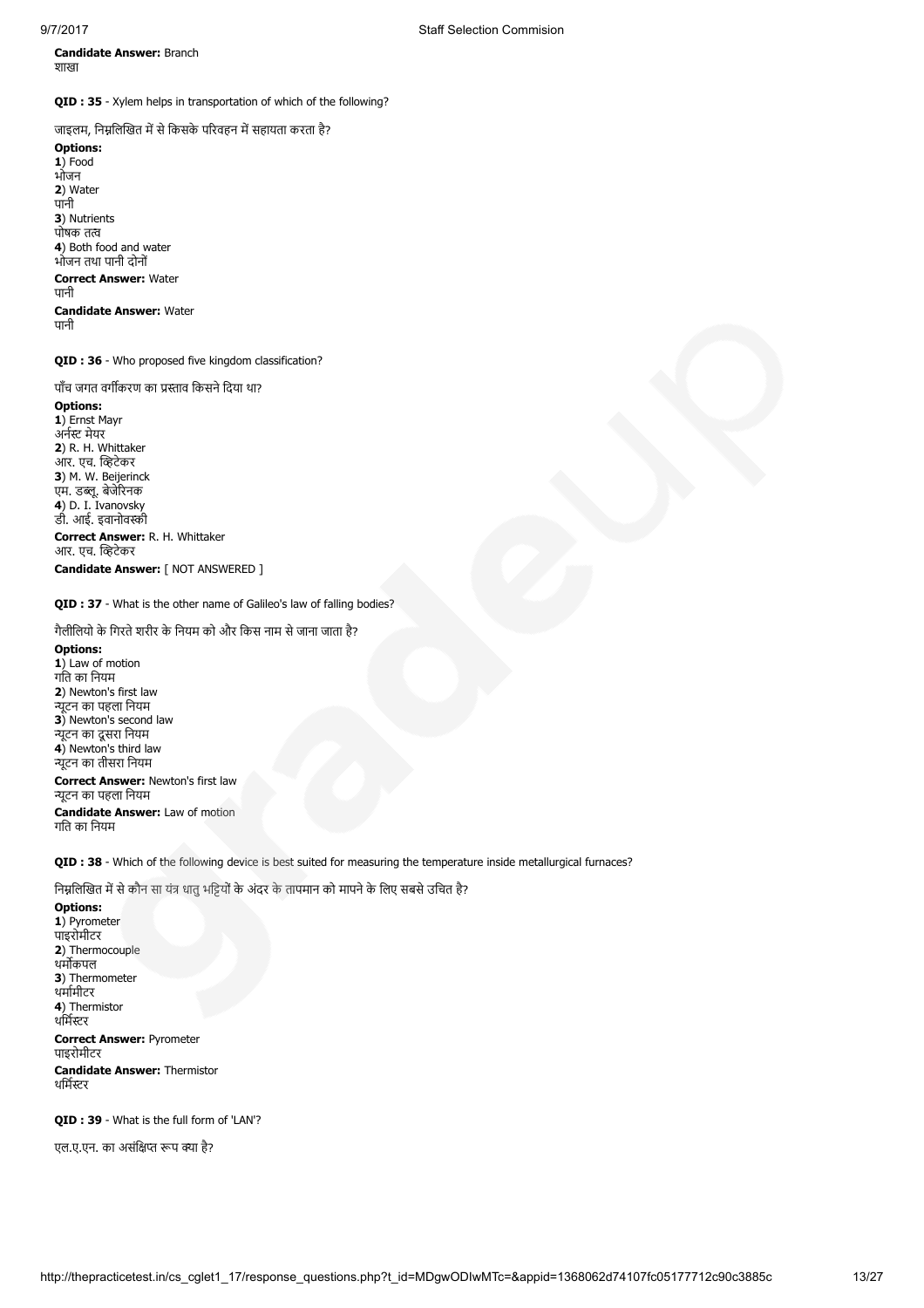Options: 1) Line Area Network लाइन ऐरया नेटवक 2) Linear Area Network िलनीयर ऐरया नेटवक 3) Local Area Network लोकल ऐरया नेटवक 4) Land Area Network लैंड ऐरिया नेटवर्क Correct Answer: Local Area Network लोकल ऐरया नेटवक

Candidate Answer: Local Area Network लोकल ऐरया नेटवक

# QID : 40 - Which acid is released when an Ant bites?

जब एक चींटी काटती है, तो किस अम्ल का रिसाव होता है?

Options:

1) Hydrochloric Acid हाइड्रोक्लोरिक अम्ल 2) Formic Acid फॉिमक अ 3) Acetic Acid एसेटिक अम्ल 4) Phosphoric Acid फॉस्फोरिक अम्ल Correct Answer: Formic Acid फॉर्मिक अम्ल Candidate Answer: Formic Acid फॉिमक अ

QID : 41 - Which among the following is an example of solid sol?

निम्नलिखित में से कौन एक ठोस सोल का एक उदाहरण है? Options: 1) Milk of magnesia मैग्नीशिया मिल्क 2) Foam फोम 3) Coloured gemstones रंगीन (रत्न) पत्थर 4) Rubber रबर Correct Answer: Coloured gemstones रंगीन (रत्न) पत्थर Candidate Answer: Milk of magnesia मैग्नीशिया मिल्क

QID : 42 - Which metal is responsible for Itai-Itai disease?

इटाई-इटाई नामक बीमारी के लिए कौन सा धातु उत्तरदायी होता है? Options:

1) Cadmium कैडिमयम 2) Nickel निकेल 3) Chromium ्र<br>कोमियम 4) Mercury पारा Correct Answer: Cadmium कैडिमयम Candidate Answer: Cadmium कैडिमयम

QID : 43 - 'Vikalp' is a scheme launched by Indian Railways to help wait-listed passengers. Which of the following is NOT true about this scheme?

भारतीय रेलवे द्वारा प्रतीक्षा सूचीबद्ध यात्रियों के लिए 'विकल्प' नामक योजना शुरू की गयी है। निम्नलिखित में से कौन सा कथन इस योजना के संदर्भ में सही नहीं है?

Options: 1) Confirmed berths in alternate trains. दूसरी ट्रेनों में उनकी कंफर्म सीटें दी जायेगी। 2) No-extra charges will be taken from passengers. यात्रियों से अतिरिक्त किराया नहीं लिया जायेगा। 3) Wait-listed passengers can avail opportunity of travelling in Rajdhani/Shatabdi/Special trains even when booking made is in other mail/express trains. प्रतीक्षा सूचीबद्ध यात्रियों को राजधानी/शताब्दी/स्पेशल टेन में यात्रा का अवसर उपलब्ध हो सकता है, जबकि उन्होनें दूसरी मेल/एक्सप्रेस टेन में बुकिंग की हुई हो। 4) Vikalp scheme will be initially available for e-tickets only. िवक योजना केवल ई-िटकट पर ही उपल होगी। Correct Answer: Confirmed berths in alternate trains.

दूसरी ट्रेनों में उनकी कंफर्म सीटें दी जायेगी।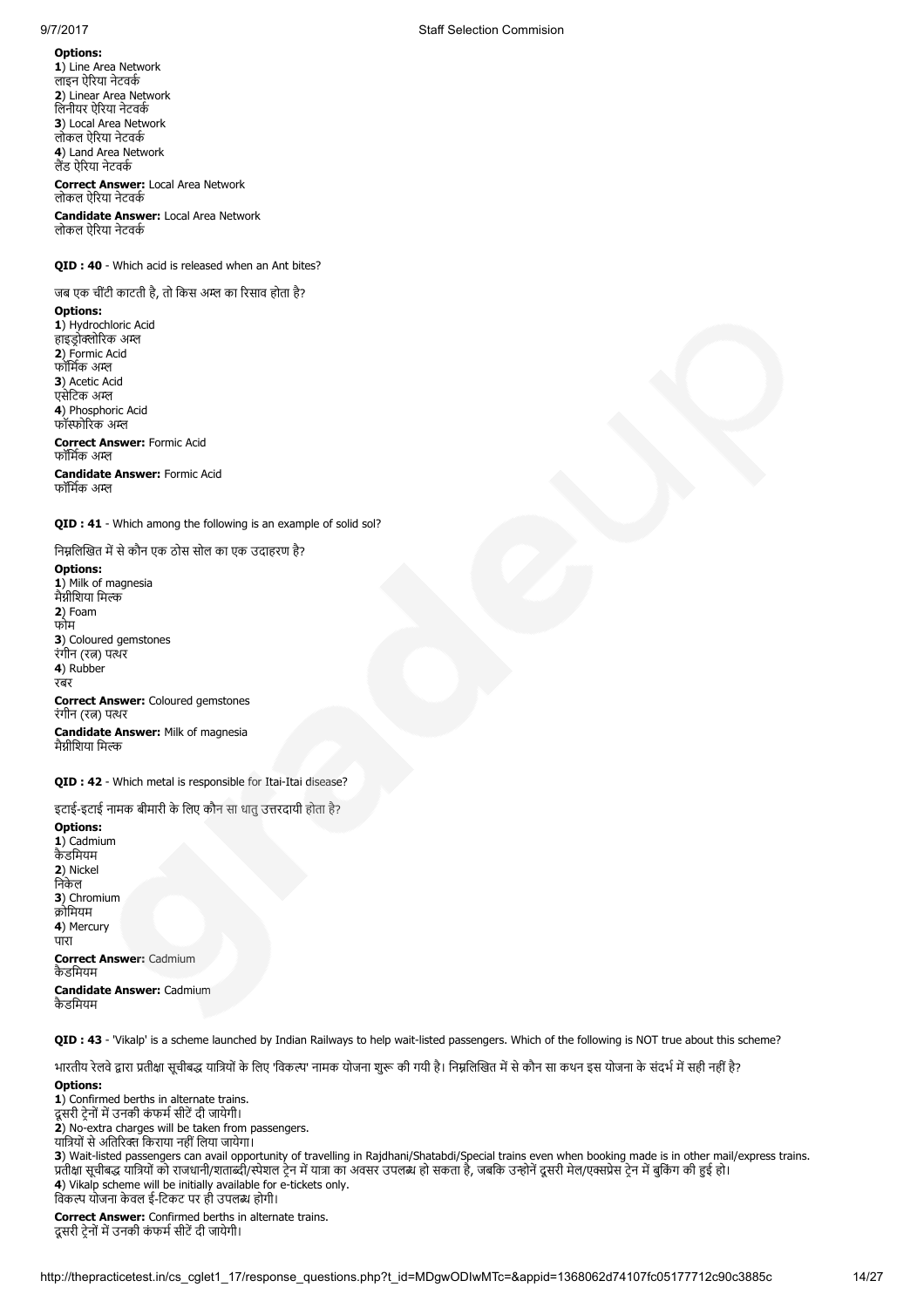trains.

### 9/7/2017 Staff Selection Commision

Candidate Answer: Wait-listed passengers can avail opportunity of travelling in Rajdhani/Shatabdi/Special trains even when booking made is in other mail/express

प्रतीक्षा सूचीबद्ध यात्रियों को राजधानी/शताब्दी/स्पेशल टेन में यात्रा का अवसर उपलब्ध हो सकता है, जबकि उन्होनें दूसरी मेल/एक्सप्रेस टेन में बुकिंग की हुई हो।

QID : 44 - Who discovered the Cholera causing germ?

हैजा के रोगाणु की खोज किसने की थी?

Options: 1) Filippo Pacini िफिलो पिकनी 2) Robert Koch रॉबर्ट कोच 3) M. Laveran एम. लावेरान 4) Felix Hoffman फ़ेलिक्स हॉफ़मैन Correct Answer: Filippo Pacini फिलिप्पो पकिनी

Candidate Answer: [ NOT ANSWERED ]

# QID : 45 -

Match the following.

निम्नलिखित का मिलान कीजिए।

|    | Player / खिलाडी           |    | Sport / खेल                                      |
|----|---------------------------|----|--------------------------------------------------|
| 1. | Mithali Raj<br>मिताली राज | a. | Hockey<br>द्रॉकी                                 |
| 2. | Poonam Rani<br>पूतम राती  | b. | 3000 m Steeplechases<br>3000 मी. लम्बी बाधा दौड़ |
| 3. | Lalita Babar              | C. | Cricket                                          |

Options:  $1)$  1-c, 2-b, 3-a

2) 1-a, 2-b, 3-c

3) 1-a, 2-c, 3-b

4) 1-c, 2-a, 3-b Correct Answer: 1-c, 2-a, 3-b Candidate Answer: 1-c, 2-b, 3-a

QID : 46 - 'Hunar Haat' an exhibition to exhibit and promote the arts and artisans from minority community was launched at which of the following events?

अल्पसंख्यक समुदाय की कला तथा शिल्पकारों को प्रोत्साहन देने के लिए 'हुनर हाट' प्रदर्शनी निम्नलिखित में से किसमें कार्यक्रम में आरंभ की गया था?

Options:

1) Pushkar Fair, 2016 पू<del>र्</del>कर मेला, 2016 2) IITF, New Delhi, 2016 IITF, नई दिल्ली, 2016 3) Suraj Kund Craft Mela, 2017 सूरजकुंड हस्तशिल्प मेला, 2017 4) Kumbh Mela, 2015 कु मेला, 2015 Correct Answer: IITF, New Delhi, 2016 IITF, नई दिल्ली, 2016

Candidate Answer: [ NOT ANSWERED ]

QID : 47 - Which movie won the award for the best movie at the Oscar Awards 2017?

ऑस्कर पुरस्कार 2017 में कौन सी फिल्म ने सर्वश्रेष्ठ फिल्म का पुरस्कार जीता?

Options: 1) La La Land ला लेंड 2) Arrival अराइवल 3) Moonlight मूनलाइट 4) Manchester by the Sea मैनचेस्टर बाइ द सी Correct Answer: Moonlight मूनलाइट Candidate Answer: Manchester by the Sea मैनचेस्टर बाइ द सी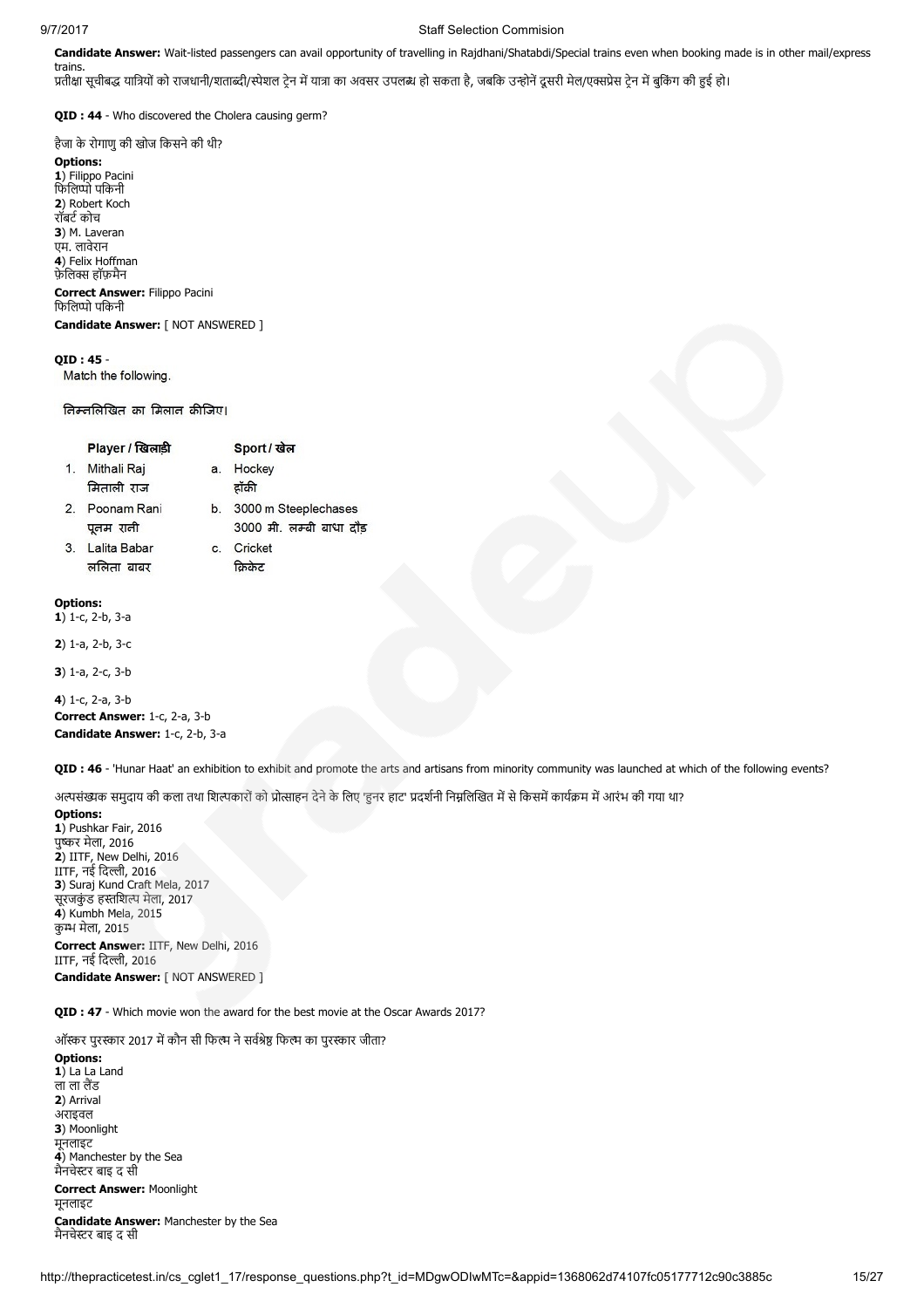QID : 48 - Who is the author of the book titled 'Citizen and Society'?

'सिटीजन एण्ड सोसाइटी' नामक किताब के लेखक कौन हैं? Options: 1) Pranab Mukherjee णब मुखज 2) Hamid Ansari हािमद अंसारी 3) Nandan Nilekani नंदन िनलेकिण 4) Satyajit Ray सजीत रे Correct Answer: Hamid Ansari

हािमद अंसारी Candidate Answer: [ NOT ANSWERED ]

QID : 49 - With which country India has recently signed a MoU for Water Conservation in India?

भारत ने हाल ही में किस देश के साथ भारत में जल संरक्षण के लिए समझौता ज्ञापन किया है?

Options: 1) France ांस 2) Germany जमनी 3) Israel इजरायल 4) Bangladesh बांग्लादेश Correct Answer: Israel इजरायल Candidate Answer: Bangladesh बांग्लादेश

QID : 50 - Which among the following neighbouring country of India is the largest producer of Opium in the World?

निम्नलिखित में से भारत का कौन सा पड़ोसी देश अफीम का सार्वाधिक उत्पादक है?

Options: 1) Pakistan पाकिस्तान 2) Afghanistan अफ़ग़ानिस्तान 3) Sri Lanka ीलंका 4) Maldives मालदीव Correct Answer: Afghanistan अफग़ानिस्तान Candidate Answer: Sri Lanka ीलंका

**OID : 51** - How many numbers are there from 300 to 650 which are completely divisible by both 5 and 7?

300 से 650 तक ऐसी कितनी संख्याएँ हैं जो 5 तथा 7 दोनों से पूर्णतः विभाजित होती हैं?

Options: 1) 8 2) 9  $3)10$  $4)12$ Correct Answer: 10 Candidate Answer: 9

QID : 52 - Raman can do a work in 5 days, Jatin can do the same work in 7 days and Sachin can do the same work in 9 days. If they do the same work together and they are paid Rs 2860, then what is the share (in Rs) of Raman?

रमन एक कार्य को 5 दिन में कर सकता है, जतिन उसी कार्य को 7 दिन में कर सकता भार को 9 किन में कर सकता है। यदि वह उस कार्य को साथ में करते हैं जिसके लिए उन्हें 2860 रु. दिए जाते हैं, तो रमन का हिस्सा (रु. में) कितना होगा?

Options: 1) 1260 2) 700  $3)900$ 4) 870 Correct Answer: 1260 Candidate Answer: 1260

**QID : 53** - If the diameter of a sphere is 14 cm, then what is the surface area (in cm<sup>2</sup>) of the sphere?

यदि एक गोले का व्यास 14 से.मी. है, तो गोले का पृष्ठीय क्षेत्रफल (से.मी.<sup>2</sup> में) कितना होगा?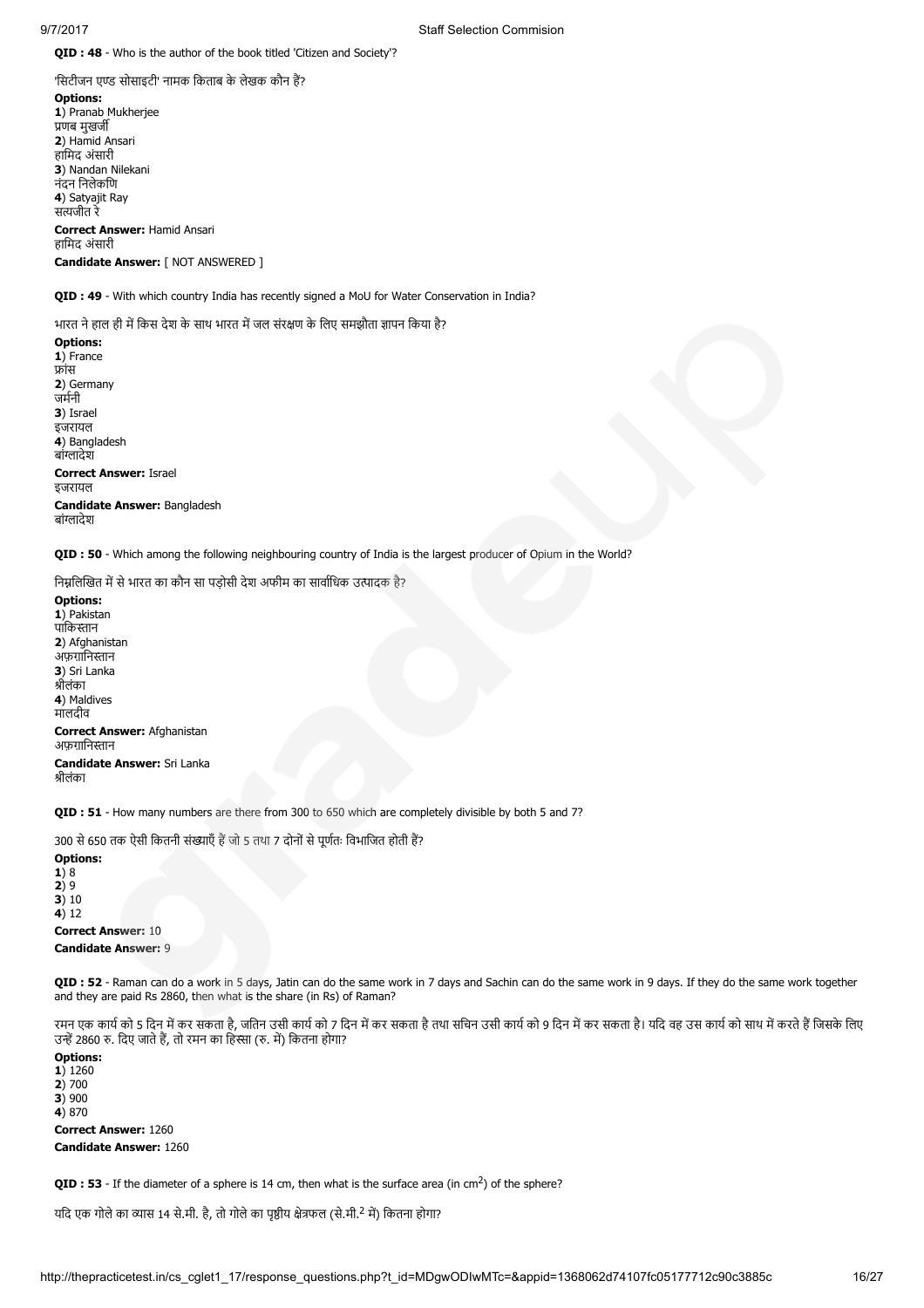Options: 1) 616 2) 308 3) 462 4) 636 Correct Answer: 616 Candidate Answer: 616

QID : 54 - After two successive discounts of 20% and 35%, an article is sold for Rs 50700. What is the marked price (in Rs) of the article?

20% तथा 35% की दो क्रमिक छूट के बाद एक वस्तु को 50700 रु. में बेचा जाता है। वस्तु का अंकित मूल्य (रु. में) क्या है?

Options: 1) 92500

2) 98500

3) 97500

4) 94000 Correct Answer: 97500 Candidate Answer: [ NOT ANSWERED ]

QID : 55 - Rs 3200 is divided among A, B and C in the ratio of 3 : 5 : 8 respectively. What is the difference (in Rs) between the share of B and C?

3200 रु. को A, B तथा C के बीच क्रमशः अनुपात 3 : 5 : 8 में बाँटा जाता है। B तथा C के हिस्से में कितना अंतर (रु. में) है?

Options: 1) 400  $2)600$  $3)800$  $4)900$ Correct Answer: 600 Candidate Answer: 600

QID : 56 - The average of 5 members of a family is 24 years. If the youngest member is 8 years old, then what was the average age (in years) of the family at the time of the birth of the youngest member?

एक परिवार के 5 सदस्यों की औसत आयु 24 वर्ष है। यदि सबसे छोटे सदस्य के बाज के जिटे सदस्य के जन्म के समय परिवार की औसत आयु (वर्षों में) क्या थी? Options:

1) 16

2) 20

3) 24

4) 32 Correct Answer: 20 Candidate Answer: 20

QID : 57 - If the price of pen decreases by 20%, then a man can buy 10 more pens for Rs 100. What is the new price (in Rs) of each pen?

यदि कलम की कीमत में 20% की कमी होती है. तो एक व्यक्ति 100 रु. में 10 कलम अधिक खरीद सकता है। प्रत्येक कलम की नई कीमत (रु. में) क्या है? Options:

1) 1

 $2) 2$ 

3) 4

4) 5

Correct Answer: 2 Candidate Answer: 2

QID : 58 - After deducting 60% from a certain number and then deducting 15% from the remainder, 1428 is left. What was the initial number?

किसी संख्या में 60% की कटौती करने के उपरांत तथा बची हुई संख्या में फिर से 15% की कटौती करने पर 1428 शेष बच जाता है। प्रारंभिक संख्या क्या थी?

Options: 1) 4200 2) 3962 3) 4150 4) 4300 Correct Answer: 4200 Candidate Answer: [ NOT ANSWERED ]

QID : 59 - A train travels 40% faster than a car. Both start from point A at the same time and reach point B, 140 km away at the same time. On the way the train takes 25 minutes for stopping at the stations. What is the speed (in km/hr) of the train?

एक रेलगाड़ी एक कार से 40% तेज चलती है। दोनों बिंदु A से एक ही समय पर प्रारंभ करते हैं तथा 140 कि.मी. दूर स्थित बिंदु B पर एक ही समय पहुँचते हैं। मार्ग में रेलगाड़ी स्टेशनों पर रूकने के लिए 25 मिनट लेती है। रेलगाड़ी की गति (कि.मी. प्रति घंटा में) क्या है?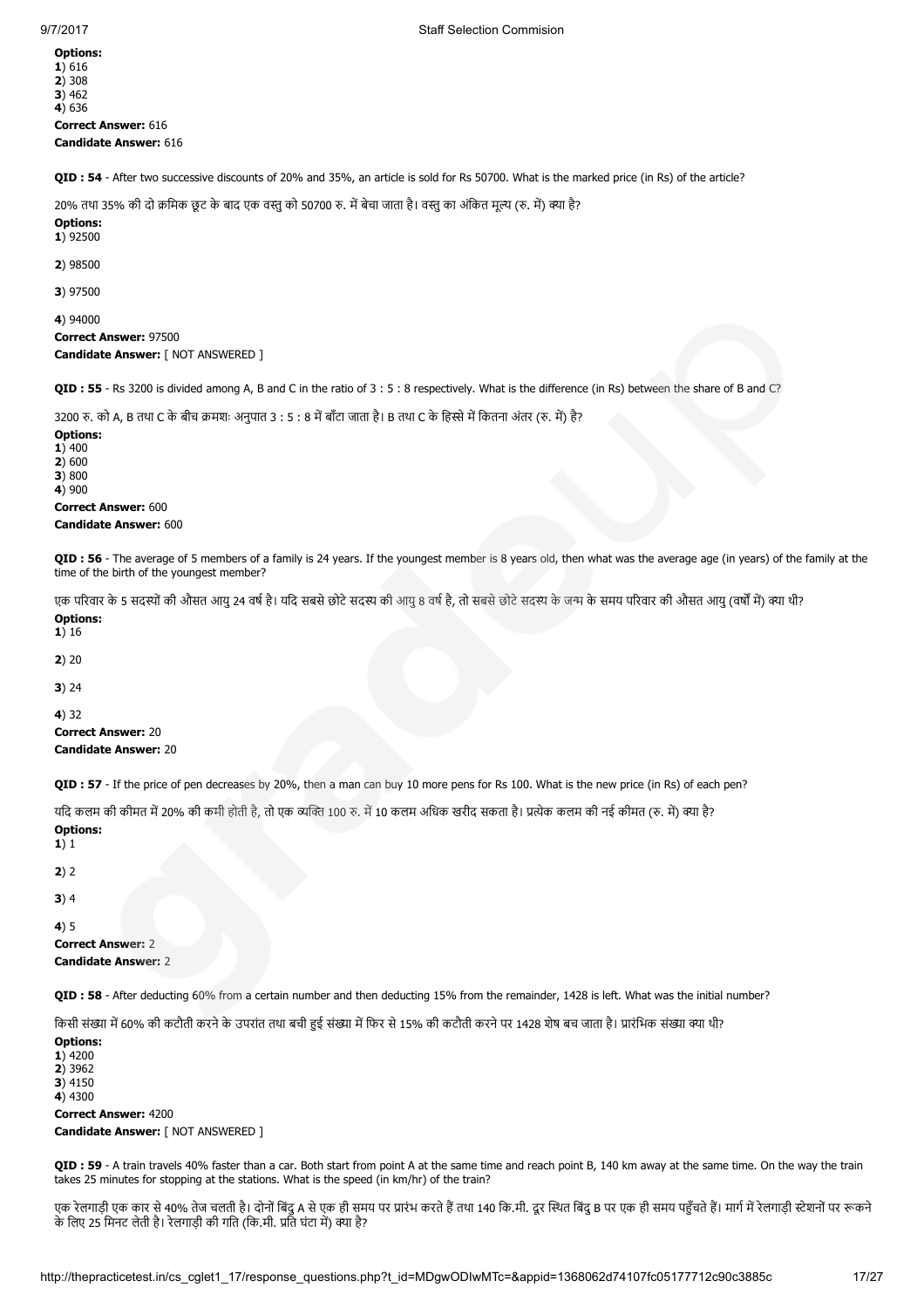Options: 1) 67 2) 134.4 3) 145.9 4) 160 Correct Answer: 134.4 Candidate Answer: [ NOT ANSWERED ] QID : 60 - A certain sum of money triples itself in 5 years at simple interest. In how many years it will be five times? 5 वर्षों में एक निश्चित राशि साधारण ब्याज की दर से स्वयं का तीन गुना हो जाती है। कितने वर्षों में वह पाँच गुना हो जायेगी? Options:  $1)5$ 2) 8 3) 10 4) 15 Correct Answer: 10 Candidate Answer: 10 **QID : 61** - If  $x + (1/x) = 2$ , then what is the value of  $x^{64} + x^{121}$ ? यदि x + (1/x) = 2, तो x<sup>64</sup> + x<sup>121</sup> का मान क्या होगा? Options: 1) 0  $2)1$ 3) 2  $4) - 2$ Correct Answer: 0 Candidate Answer: 2 QID : 62 - If  $x = 6 + 2\sqrt{6}$ , then what is the value of  $\sqrt{x-1} + \frac{1}{\sqrt{x-1}}$ ? यदि  $x = 6 + 2\sqrt{6}$ , तो  $\sqrt{x-1} + \frac{1}{\sqrt{x-1}}$  का मान क्या है? Options: 1) 2√3 2) 3√2 3) 2√2 4) 3√3 Correct Answer: 2√3 Candidate Answer: 2√3 **QID : 63** - If a + b + c = 27, then what is the value of  $(a - 7)^3 + (b - 9)^3 + (c - 11)^3 - 3(a - 7)(b - 9)(c - 11)$ ? यदि a + b + c = 27, तो (a – 7)<sup>3</sup> + (b – 9)<sup>3</sup> + (c – 11)<sup>3</sup> – 3(a – 7)(b – 9)(c – 11) का मान क्या है? Options:  $1)0$ 

2) 9

3) 27

4) 81

Correct Answer: 0 Candidate Answer: 81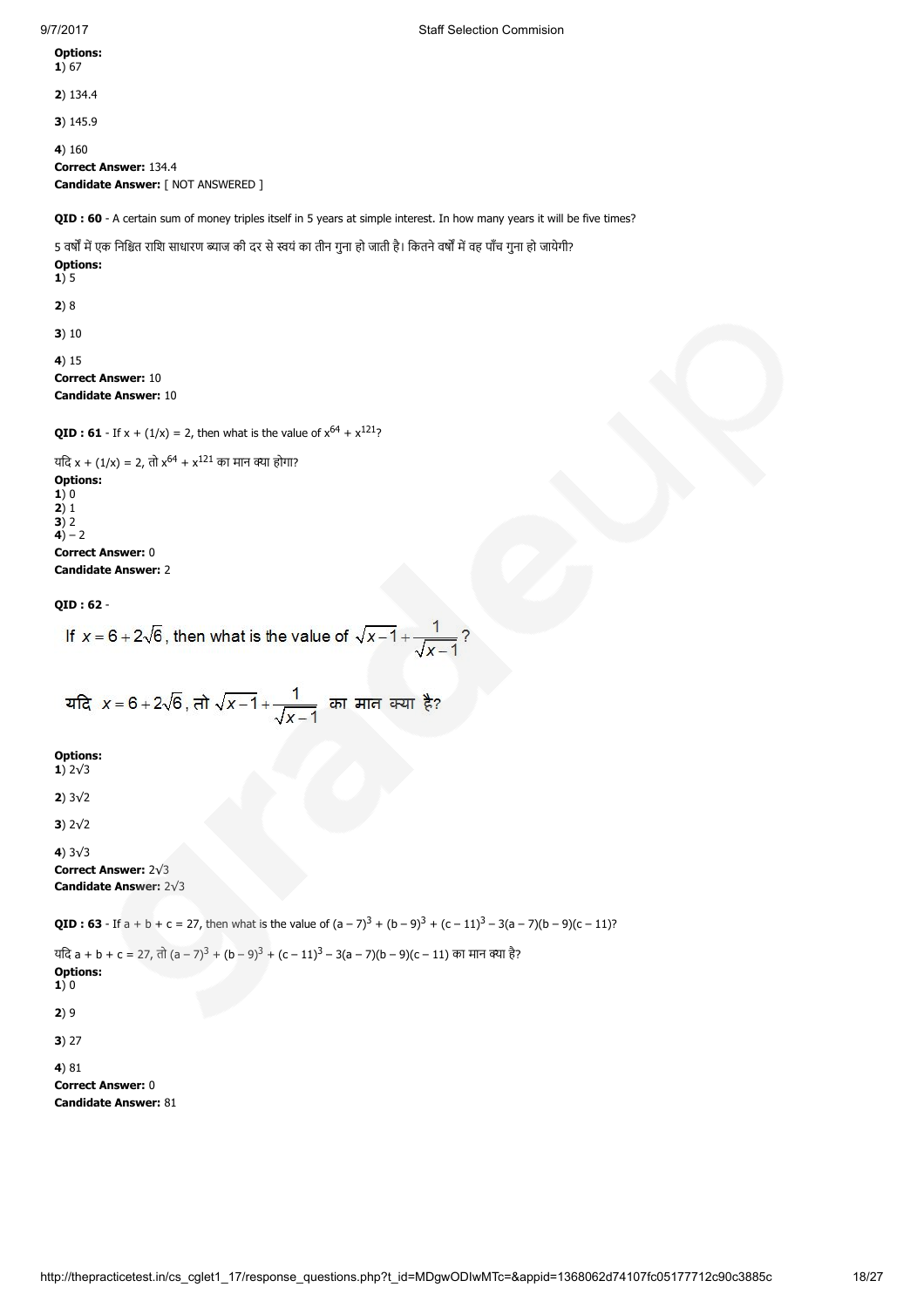$$
QID: 64 -
$$

If 
$$
x = \frac{2\sqrt{15}}{\sqrt{3} + \sqrt{5}}
$$
, then what is the value of  $\frac{x + \sqrt{5}}{x - \sqrt{5}} + \frac{x + \sqrt{3}}{x - \sqrt{3}}$ ?

यदि 
$$
x = \frac{2\sqrt{15}}{\sqrt{3} + \sqrt{5}}
$$
,  $\overrightarrow{r} = \frac{x + \sqrt{5}}{x - \sqrt{5}} + \frac{x + \sqrt{3}}{x - \sqrt{3}}$  an *मान* क्या  $\xi$ ?

Options:

1)  $\sqrt{5}$ 

2) √3

3) √15

4) 2

```
Correct Answer: 2
Candidate Answer: [ NOT ANSWERED ]
```
QID : 65 - The perimeter of an isosceles triangle is 32 cm and each of the equal sides is 5/6 times of the base. What is the area (in cm<sup>2</sup>) of the triangle ?

एक समद्विबाहु त्रिभुज का परिमाप 32 से.मी. है तथा उसकी प्रत्येक बराबर भुजा उसके आधार की 5/6 गुना है। त्रिभुज का क्षेत्रफल (से.मी.<sup>2</sup> में) कितना है?

Options: 1) 39 2) 48  $3) 57$  $4)64$ Correct Answer: 48 Candidate Answer: 48

QID : 66 - If length of each side of a rhombus PQRS is 8 cm and ∠PQR = 120°, then what is the length (in cm) of QS?

यदि समचतुर्भुज PQRS की प्रत्येक भुजा की लम्बाई 8 से.मी. है तथा ∠PQR = 120°, तो QS की लम्बाई (से.मी. में) क्या होगी?

Options: 1) 4√5 2) 6  $3)8$  $4)12$ Correct Answer: 8 Candidate Answer: 12

# QID : 67 -

In the given figure, ABC is a triangle. The bisectors of internal  $\angle B$  and external  $\angle C$  interest at D. If  $\angle BDC = 48^\circ$ , then what is the value (in degrees) of  $\angle A$ ?

दी गई आकृति में, ABC एक त्रिभूज है।  $\angle B$  तथा बाह्य  $\angle C$  का दिभाजक बिंदु D पर प्रतिच्छेद करता है। यदि  $\angle BDC = 48^\circ$  है, तो  $\angle A$  का मान (डिग्री में) क्या है?



Options:  $1)$  48

2) 96

- 3) 100
- 
- 4) 114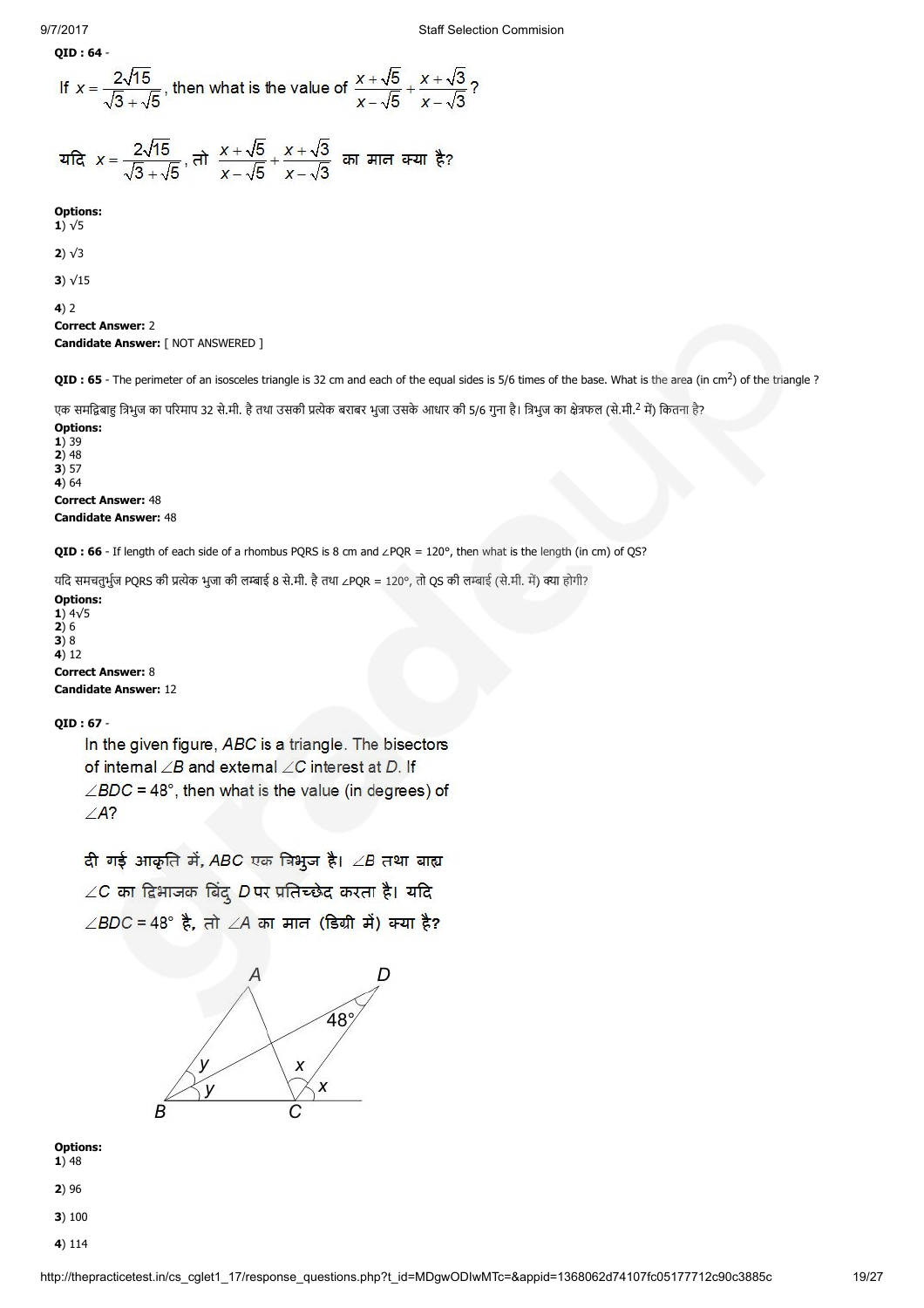# Correct Answer: 96 Candidate Answer: 48

# QID : 68 -

In the given figure, O is the centre of the circle and  $\angle DCE = 45^{\circ}$ . If  $CD = 10\sqrt{2}$  cm, then what is the length (in cm) of  $AC \cdot CB = BD$ 

दी गई आकृति में, O वृत्त का केंद्र है, तथा  $\angle$ DCE = 45°

है। यदि CD = 10 $\sqrt{2}$  से.मी. है, तो AC की लम्बाई

(से.मी. में) क्या है? CB = BD



Options: 1) 14

2) 15.5

3) 18.5

4) 20 Correct Answer: 18.5 Candidate Answer: [ NOT ANSWERED ]

QID : 69 -

What is the simplified value of 
$$
\frac{\sin 2A}{1 + \cos 2A}
$$
?

 $\frac{\sin 2A}{1+\cos 2A}$  का सरलीकृत मान क्या है?

Options:  $1)$  tan A

2) cot A

3) sin A

4) cos A Correct Answer: tan A Candidate Answer: sin A

QID : 70 -

What is the simplified value of 
$$
\left(\frac{\sec A}{\cot A + \tan A}\right)^2
$$
?

$$
\left(\frac{\sec A}{\cot A + \tan A}\right)^2
$$
 an *π*π *π* **π** *π* **π** *π* **π π π π π π π π π π π π π π π π π π π π π π π π π π π π π π π π π π π π π π π π π π π π π π π π π π π π π π π π π π π π π π π π π π π π π π π π π π π π π π π π π π π π π π π π π π π π π π π π π π π** <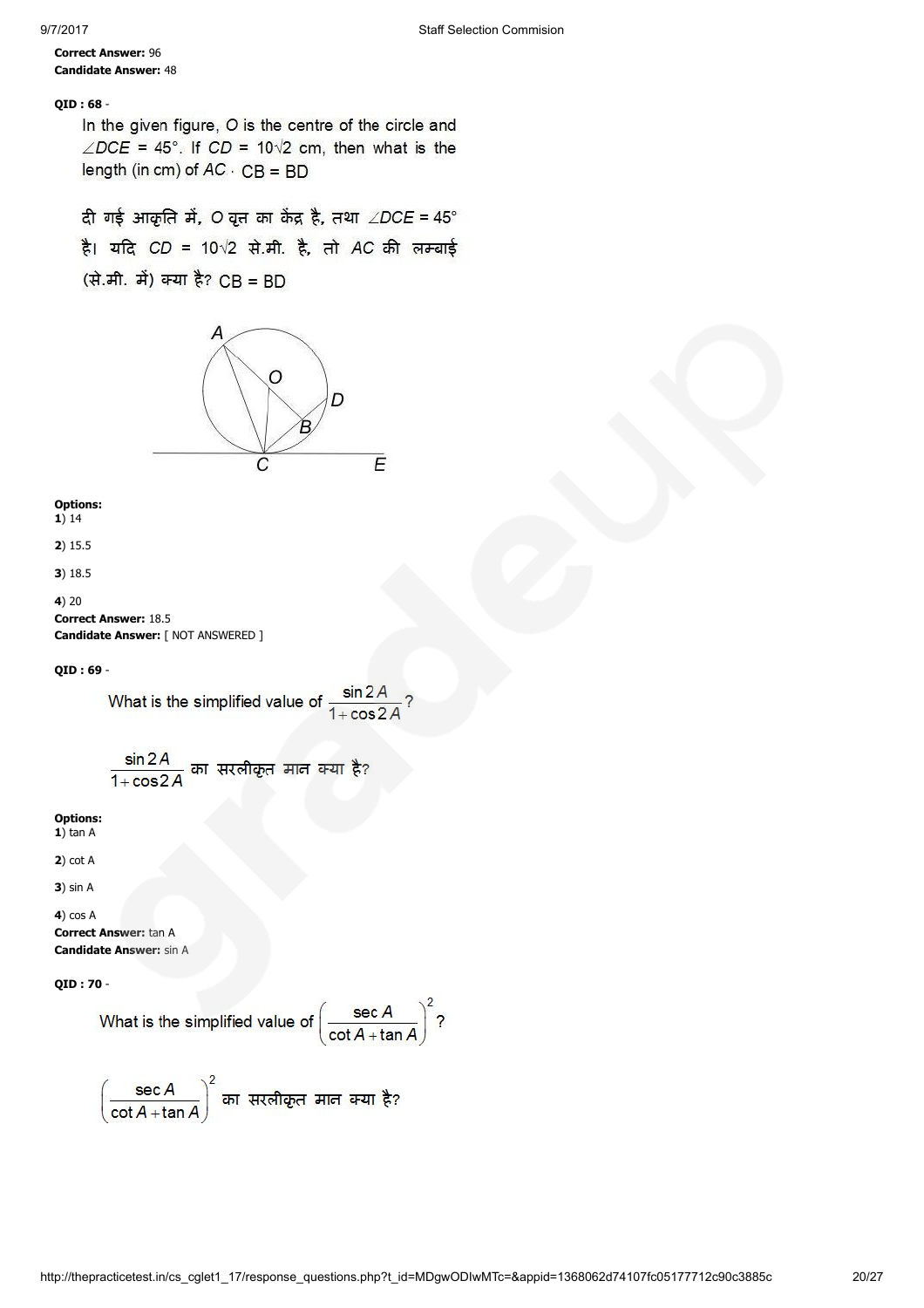Options: 1)  $1 - \cos^2 A$ 

 $2)$  2sin<sup>2</sup>A

 $3)$  sec<sup>2</sup>A

 $4)$  cosec<sup>2</sup>A

**Correct Answer:**  $1 - \cos^2 A$ **Candidate Answer:**  $1 - \cos^2 A$ 

**QID : 71** - What is the simplified value of  $1 + \tan A \tan (A/2)$ ?

 $1 + \tan A \tan (A/2)$  का सरलीकृत मान क्या है? Options:  $1)$  sin A/2

2) cos A

**3**) sec A

4) sin A

Correct Answer: sec A Candidate Answer: sec A

# QID : 72 -

The pie chart given below shows the number of shoes of 5 different brands in a multi brand store. There are total 1200 shoes.

नीचे दिए गए वृत चित्र में एक बहुब्राण्ड दुकान पर 5 विभिन्न ब्राण्डों के जूतों की संख्या को दर्शाया गया है। यहाँ कुल 1200 जूते हैं।



How many shoes are there of Reebok brand?

रीबॉक ब्राण्ड के कितने जूते हैं? Options: 1) 230 2) 276  $3) 286$  $4) 216$ Correct Answer: 276 Candidate Answer: 276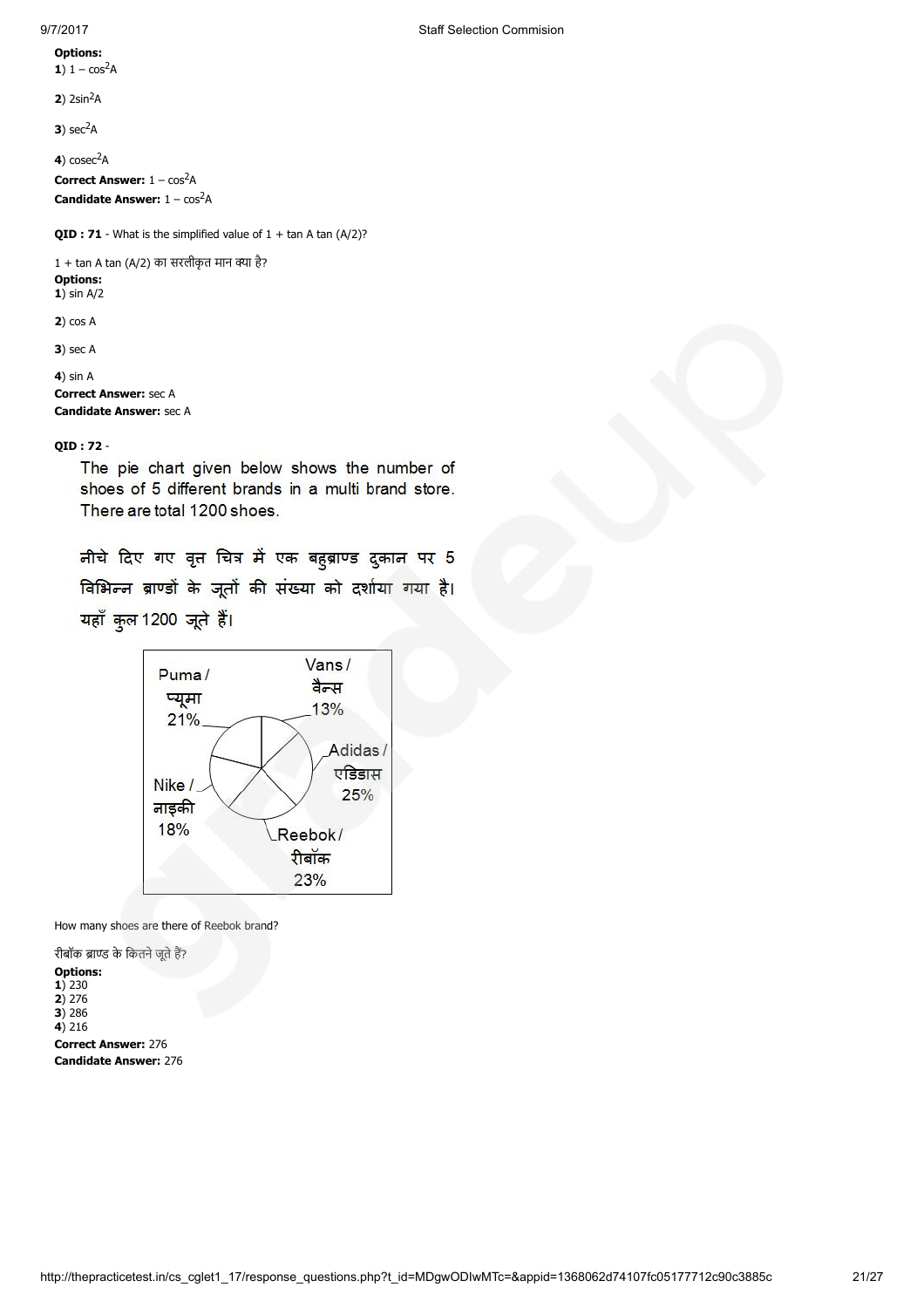# QID : 73 -

The pie chart given below shows the number of shoes of 5 different brands in a multi brand store. There are total 1200 shoes.

नीचे दिए गए वृत चित्र में एक बहुब्राण्ड दुकान पर 5 विभिन्न ब्राण्डों के जूतों की संख्या को दर्शाया गया है। यहाँ कुल 1200 जूते हैं।



What is the difference in number of shoes of Puma and Vans?

प्यूमा तथा वैन्स के जूतों की संख्या में कितना अंतर है? Options:  $1)$  96  $2) 156$  $3) 84$ 4) 112

Correct Answer: 96 Candidate Answer: 96

# QID : 74 -

The pie chart given below shows the number of shoes of 5 different brands in a multi brand store. There are total 1200 shoes.

नीचे दिए गए वृत चित्र में एक बहुब्राण्ड दुकान पर 5 विभिन्न ब्राण्डों के जूतों की संख्या को दर्शाया गया है। यहाँ कुल 1200 जूते हैं।



The difference between the number of shoes of Reebok and Nike is same as the difference between which of the following two brands? रीबॉक तथा नाइकी ब्राण्डों के जूतों के बीच की संख्या का अंतर निम्नलिखित में से किन दो ब्राण्डों के जूतों के बीच की संख्या के अंतर के समान है?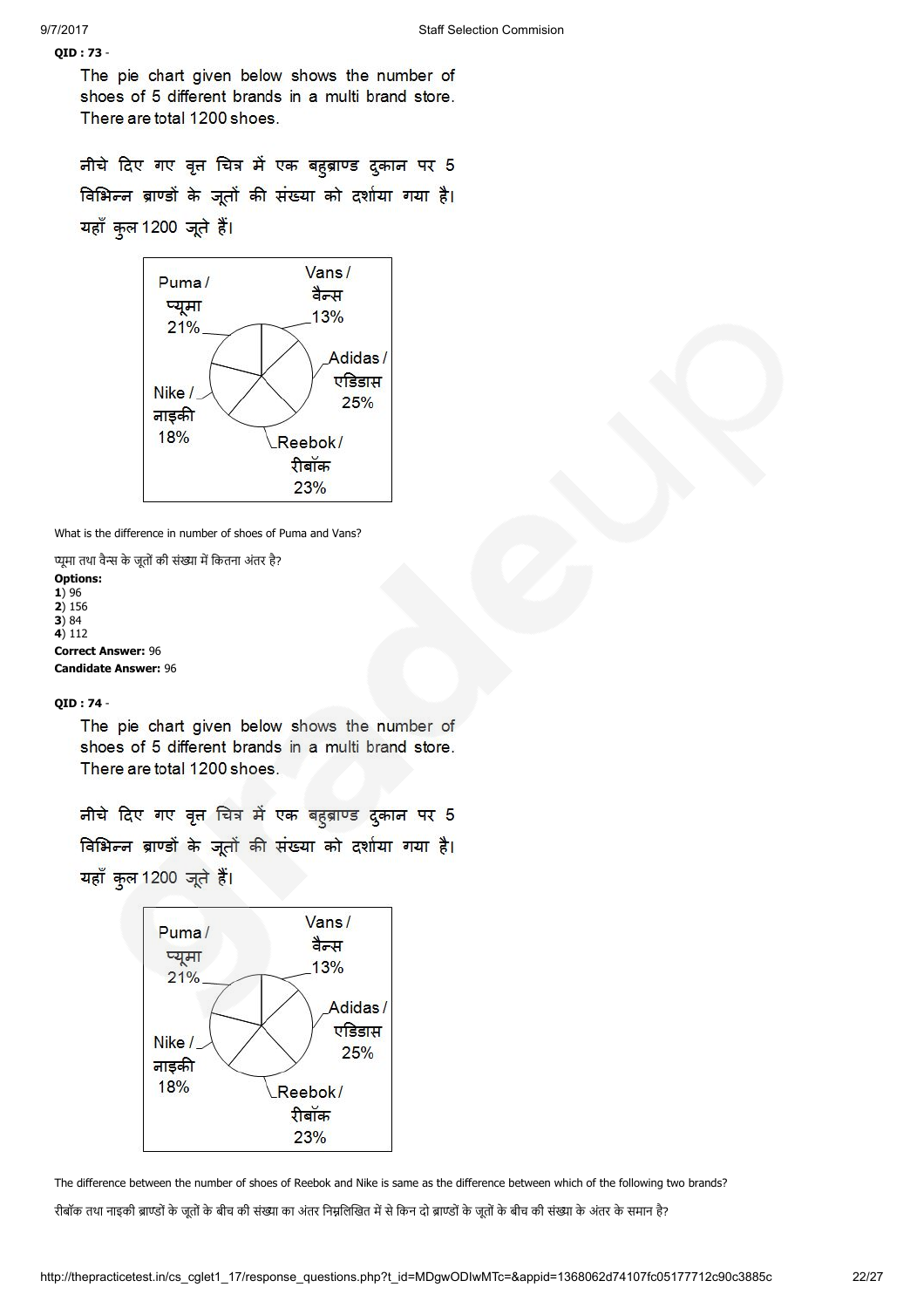Options: 1) Puma and Adidas ूमा तथा एडीडास 2) Reebok and Adidas रीबॉक तथा एडीडास 3) Vans and Nike वै तथा नाइकी 4) Nike and Adidas नाइकी तथा एडीडास Correct Answer: Vans and Nike वै तथा नाइकी Candidate Answer: Vans and Nike वै तथा नाइकी

# QID : 75 -

The pie chart given below shows the number of shoes of 5 different brands in a multi brand store. There are total 1200 shoes.

नीचे दिए गए वृत्त चित्र में एक बहब्राण्ड द्रुकान पर 5 विभिन्न ब्राण्डों के जूतों की संख्या को दर्शाया गया है। यहाँ कुल 1200 जूते हैं।



Puma shoes are how much percent more than the Nike Shoes?

प्यूमा के जूतें नाइकी के जूतों से कितने प्रतिशत अधिक हैं? Options: 1) 14.28

2) 16.66

3) 25

4) 21.33 Correct Answer: 16.66 Candidate Answer: 16.66

QID : 76 - In the following question, some part of the sentence may have errors. Find out which part of the sentence has an error and select the appropriate option. If a sentence is free from error, select 'No Error'.

No sooner did I come out of my home to go to market (1)/ when it started raining heavily (2)/ which drenched me completely. (3)/ No Error (4)

Options:  $1)1$  $2)2$  $3)3$ 4) 4

Correct Answer: 2

Candidate Answer: 1

QID : 77 - In the following question, some part of the sentence may have errors. Find out which part of the sentence has an error and select the appropriate option. If a sentence is free from error, select 'No Error'.

Unless you don't obey (1)/ your elders you (2)/ will not succeed in your life. (3)/ No Error (4)

Options: 1) 1 2) 2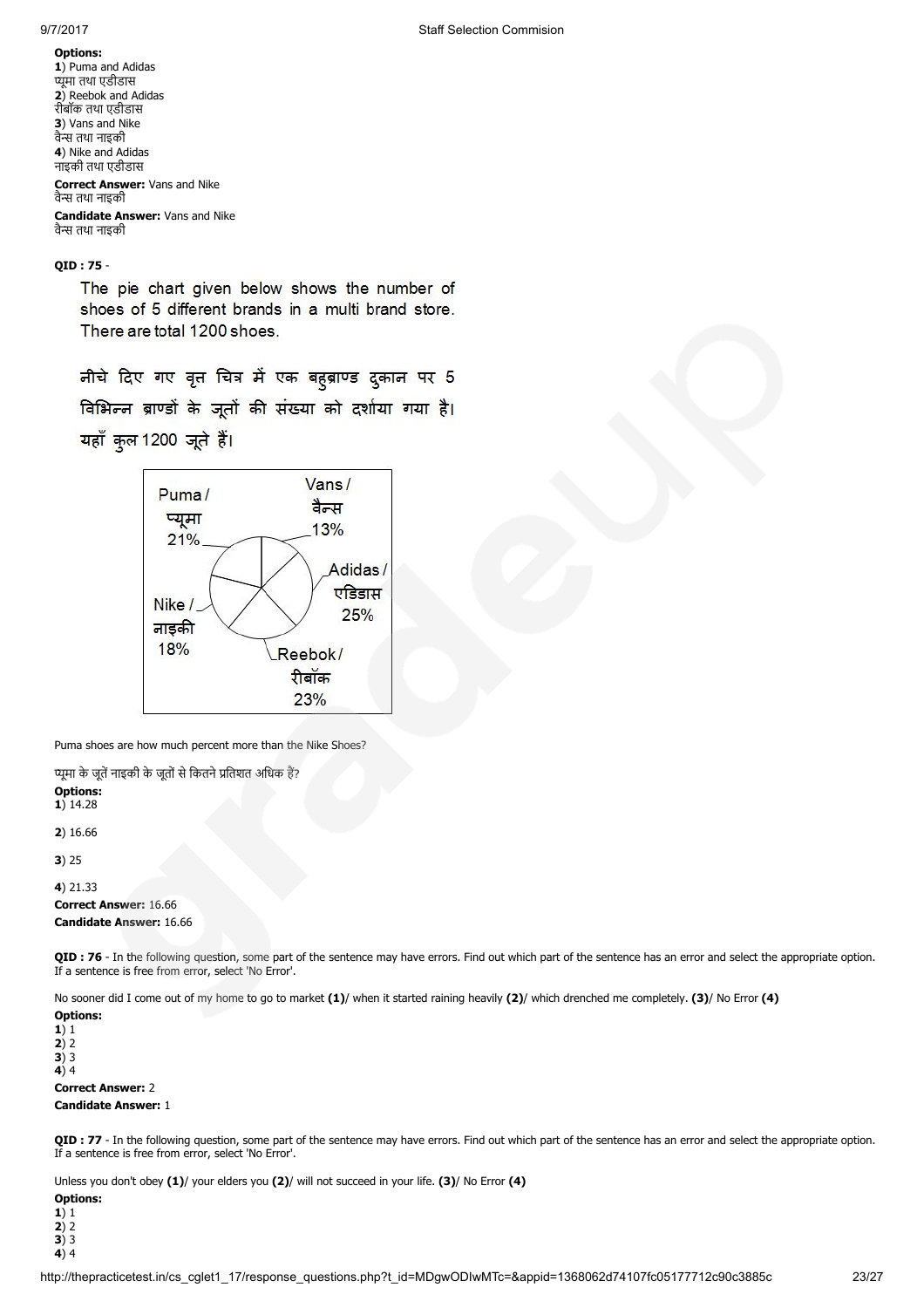# Correct Answer: 1 Candidate Answer: 1

QID : 78 - In the following question, the sentence given with blank to be filled in with an appropriate word. Select the correct alternative out of the four and indicate it by selecting the appropriate option.

### Fourteen kilometres \_\_\_\_\_\_ not a short distance, to reach to my office daily.

Options:  $1)$  are 2) has 3) have  $\overrightarrow{4}$  is

### Correct Answer: is Candidate Answer: is

QID : 79 - In the following question, the sentence given with blank to be filled in with an appropriate word. Select the correct alternative out of the four and indicate it by selecting the appropriate option.

### Good reading \_\_\_\_\_\_ the sense of liberal educated mind.

Options: 1) beliefs 2) leads 3) reflects 4) starts Correct Answer: reflects Candidate Answer: reflects

QID : 80 - In the following question, out of the four alternatives, select the word similar in meaning to the word given.

### Frivolous

Options: 1) Captious

2) Wise

3) Puerile

4) Spiritual

Correct Answer: Puerile Candidate Answer: [ NOT ANSWERED ]

QID : 81 - In the following question, out of the four alternatives, select the word similar in meaning to the word given.

### **Petrify**

Options:

1) Adorn 2) Calm

3) Curious

4) Harden

Correct Answer: Harden

Candidate Answer: Calm

QID : 82 - In the following question, out of the four alternatives, select the word opposite in meaning to the word given.

### **Gregarious**

Options:

1) Affable

2) Genial

3) Introvert 4) Urbane

Correct Answer: Introvert Candidate Answer: Genial

QID : 83 - In the following question, out of the four alternatives, select the word opposite in meaning to the word given.

### Tremulous

Options:

1) Feeble

2) Frugal

3) Stable

4) Vital

Correct Answer: Stable Candidate Answer: [ NOT ANSWERED ]

QID : 84 - In the following question, out of the four alternatives, select the alternative which best expresses the meaning of the idiom/phrase.

# The alpha and the omega

Options:

1) Happy and sad

- 2) The beginning and the end 3) The love and the hatred
- 4) Truth and dare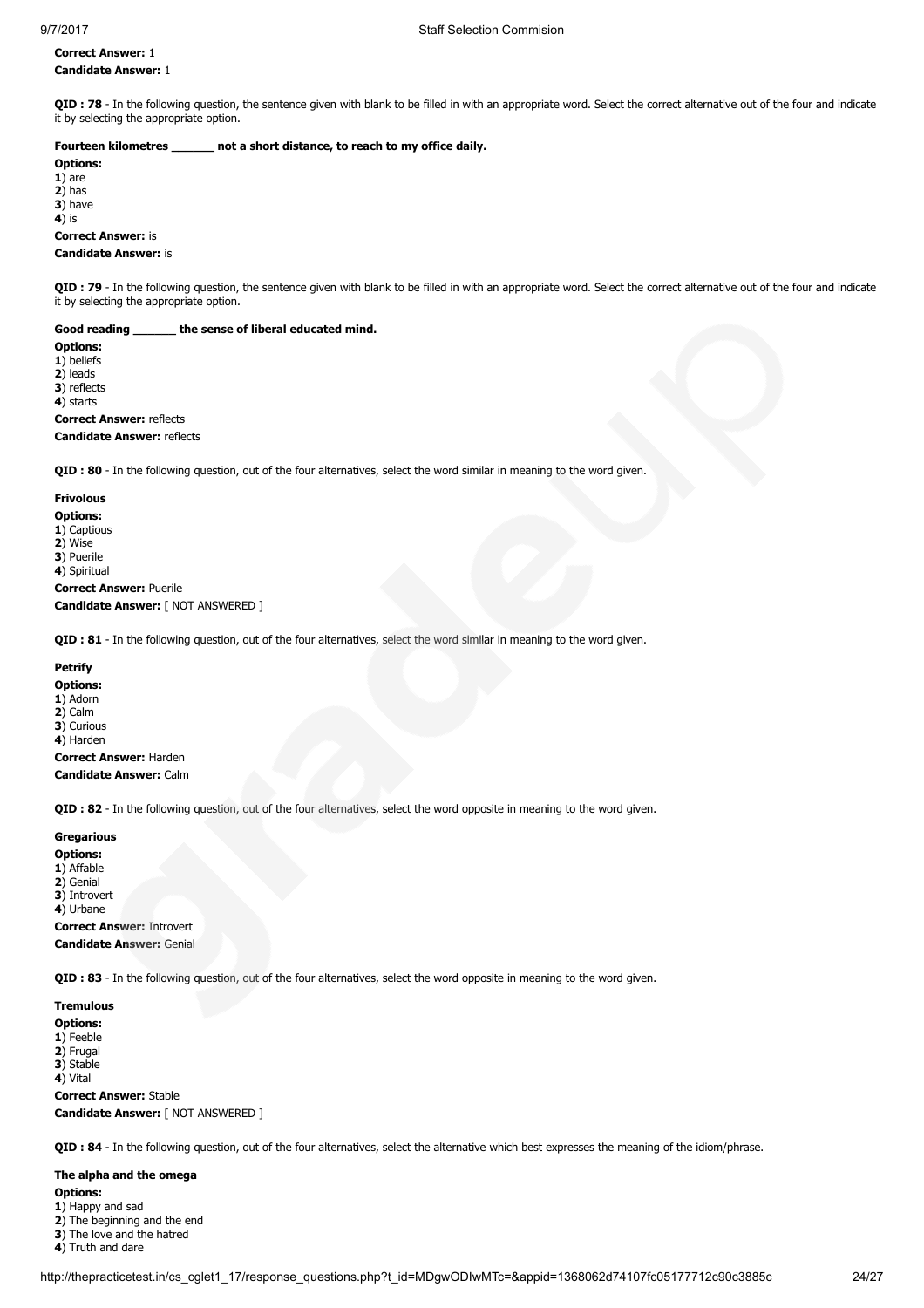Correct Answer: The beginning and the end Candidate Answer: The beginning and the end

QID : 85 - In the following question, out of the four alternatives, select the alternative which best expresses the meaning of the idiom/phrase.

Throw up the sponge Options:

1) To attack 2) To laugh at someone 3) To surrender 4) To talk loudly Correct Answer: To surrender Candidate Answer: To laugh at someone

QID : 86 - Improve the bracketed part of the sentence.

I had (a few) eggs in the fridge, so we need to go to the market to buy them.

Options: 1) a little 2) few 3) little 4) No improvement Correct Answer: few Candidate Answer: few

QID : 87 - Improve the bracketed part of the sentence.

My brother is indifferent (about) whatever I say.

Options: 1) in 2) of  $3$ ) to 4) No improvement Correct Answer: to Candidate Answer: to

QID : 88 - In the following question, out of the four alternatives, select the alternative which is the best substitute of the phrase.

# A funeral poem

Options: 1) Elegy 2) Pandemonium 3) Parody 4) Sonnet Correct Answer: Flegy Candidate Answer: Elegy

QID : 89 - In the following question, out of the four alternatives, select the alternative which is the best substitute of the phrase.

### One who walks in sleep

Options:

1) Drover

2) Fastidious 3) Numismatist

4) Somnambulist

Correct Answer: Somnambulist

Candidate Answer: Somnambulist

QID : 90 - In the following question, four words are given out of which one word is incorrectly spelt. Select the incorrectly spelt word.

# Options:

1) Gaurantee 2) Itinerary

3) Magnificent

4) Writing

Correct Answer: Gaurantee

# Candidate Answer: Gaurantee

QID : 91 - In the following question, four words are given out of which one word is incorrectly spelt. Select the incorrectly spelt word.

Options:

1) Etiquete

2) Exquisite

3) Restaurant

4) Scavenger

Correct Answer: Etiquete Candidate Answer: Etiquete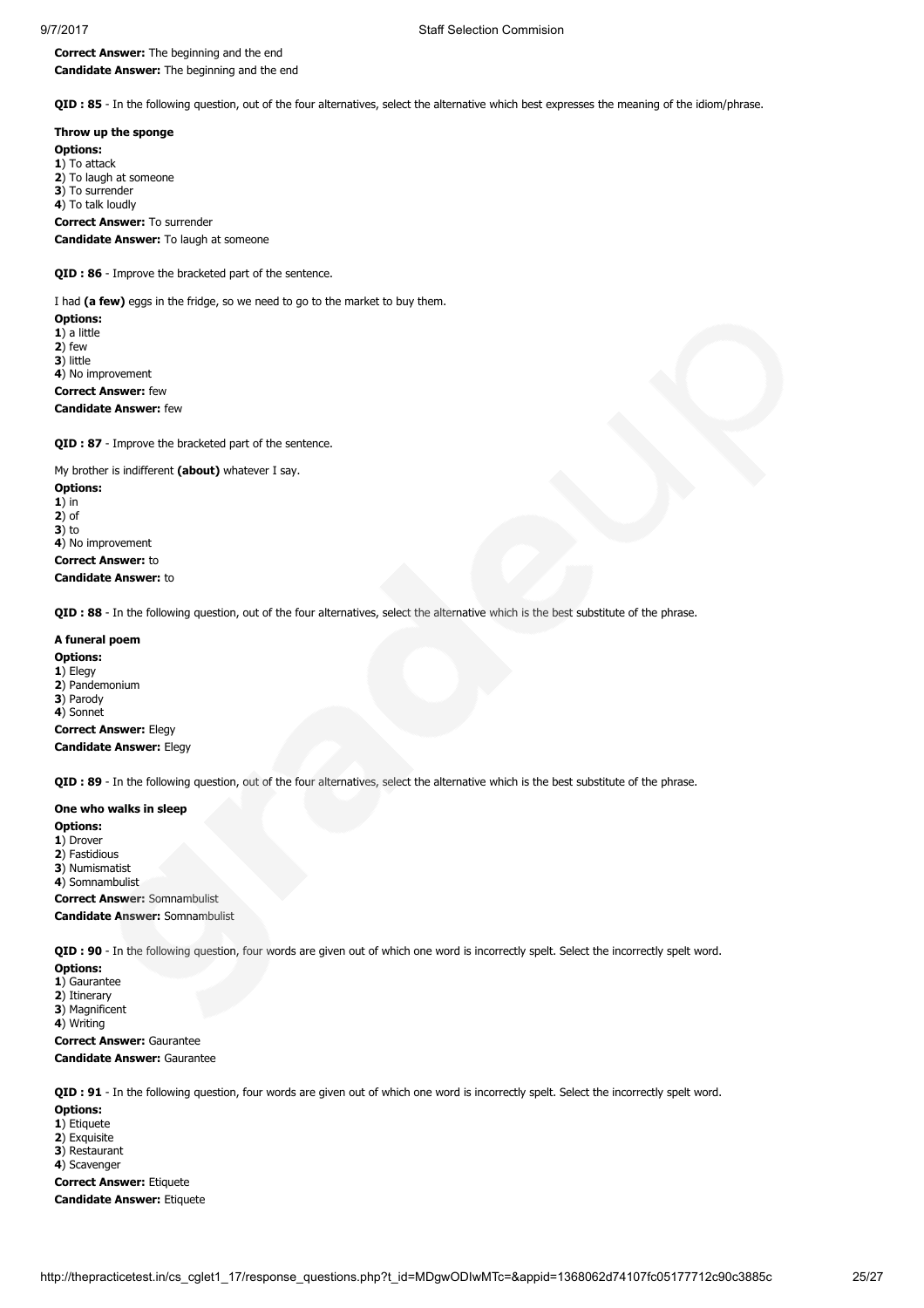### 9/7/2017 Staff Selection Commision

QID: 92 - The question below consists of a set of labelled sentences. These sentences, when properly sequenced form a coherent paragraph. Select the most logical order of sentences from among the options.

P-But he did not know how to find one at that hour. Q-It was his first visit to the city and he didn't know where to go. R-Mohanlal's train was late and it reached Kolkata a little after midnight. S-He thought he would go to a choultry where he would not have to pay rent.

Options:

 $1)$  PSOR

2) ORSP

3) RQSP

4) RSQP

Correct Answer: RQSP Candidate Answer: RQSP

QID : 93 - The question below consists of a set of labelled sentences. These sentences, when properly sequenced form a coherent paragraph. Select the most logical order of sentences from among the options.

P-And slowly, you reach the pinnacle of self-awareness, experiencing a unity with all life.

Q-If you transform your energy positively, it naturally becomes compassion and love.

R-Once you experientially are a part of everything then nobody needs to teach you morality.

S-Then you can do something to improve the situation, but without anger.

Options:

1) PQRS

2) QPRS

3) ROPS

4) RSPQ

Correct Answer: QPRS

#### Candidate Answer: QPRS

QID : 94 - In the following question, a sentence has been given in Active/Passive voice. Out of the four alternatives suggested, select the one which best expresses the same sentence in Passive/Active voice.

#### Ram was singing a beautiful song for his mother. Options:

1) A beautiful song was being sung by Ram for his mother.

2) A beautiful song was sang by Ram for his mother.

3) A beautiful song was sung by Ram for his mother.

4) A beautiful song was sung for his mother by Ram.

Correct Answer: A beautiful song was being sung by Ram for his mother.

Candidate Answer: A beautiful song was being sung by Ram for his mother.

QID : 95 - In the following question, a sentence has been given in Direct/Indirect speech. Out of the four alternatives suggested, select the one which best expresses the same sentence in Indirect/Direct speech.

### Priya advised me not to go to school the next day.

Ontions:

1) "Don't go to school next day" Priya said to me.

2) "Don't go to school tomorrow" Priya said to me.

3) Priya said, "Will you not go to school tomorrow?"

4) Priya told me that, "Don't go to school tomorrow."

Correct Answer: "Don't go to school tomorrow" Priya said to me.

Candidate Answer: Priya told me that, "Don't go to school tomorrow."

QID : 96 - In the following passage, some of the words have been left out. Read the passage carefully and select the correct answer for the given blank out of the four alternatives.

Job performance is \_\_\_\_\_\_ by a number of factors. Motivation alone does not lead to increased performance. Ability and technology moderates the relationship<br>between motivation and performance. The higher the levels of abil between motivation and performance. The higher the levels of ability and motivation the beyond an \_\_\_\_\_\_ level tends to \_\_\_\_\_\_ a dysfunctional result because it is \_\_\_\_\_\_ by an increased level of anxiety.

### Job performance is \_\_\_\_\_\_ by a number of factors. Motivation alone

Options:

1) affected

2) effected

3) influenced

4) measured

# Correct Answer: affected

### Candidate Answer: measured

QID : 97 - In the following passage, some of the words have been left out. Read the passage carefully and select the correct answer for the given blank out of the four alternatives.

Job performance is \_\_\_\_\_\_ by a number of factors. Motivation alone does not lead to increased performance. Ability and technology moderates the relationship between motivation and performance. The higher the levels of ability and motivation the \_\_\_\_\_\_ the level of performance will be. However, increasing motivation beyond an \_\_\_\_\_\_ level tends to \_\_\_\_\_\_ a dysfunctional result because it is \_\_\_\_\_\_ by an increased level of anxiety.

motivation and performance. The higher the levels of ability and motivation the \_\_\_\_\_\_ the level of performance will be.